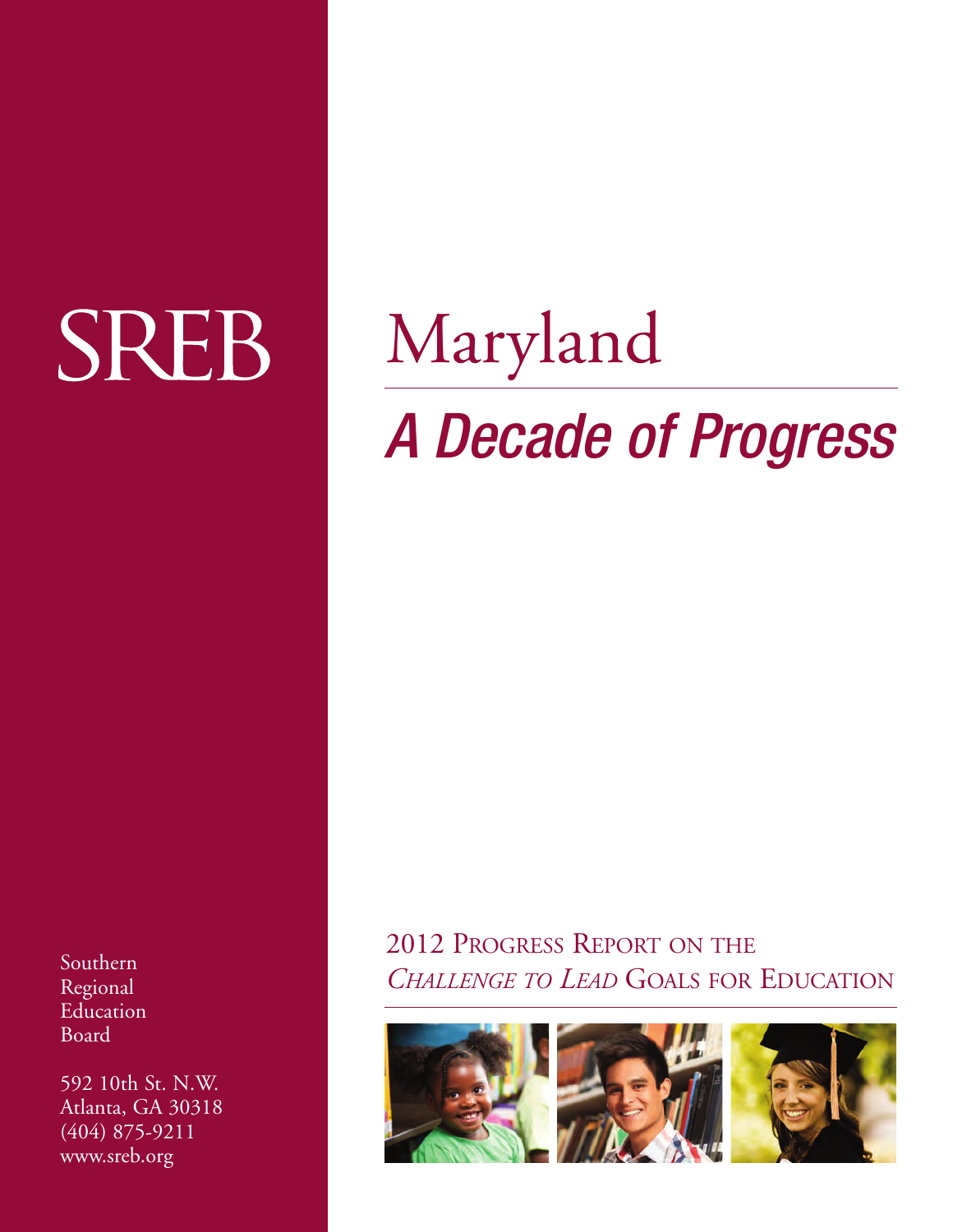**This state progress report on the SREB** *Challenge to Lead* **Goals for Education is available as a printable document at www.sreb.org. The lead figures on each page also are available as PowerPoint slides on the site.**

It is designed for state policy-makers and education leaders to use as a ready reference and to select individual pages and topics for custom presentations and handouts.

This report was developed by a team of SREB staff members led by Crystal Collins, policy analyst, Education Policies; and Jeff Gagne, director, Education Policies. Key team members included Jenny Hite, research associate; Michaela Corrente, policy analyst; Joan M. Lord, vice president, Education Policies; and Gene Bottoms, senior vice president.

It was edited by Lisa Johnston, associate director, Communications; and designed by Lety Jones, senior designer and production manager.

It is part of the *Challenge to Lead* education goals series, directed by Jeff Gagne. A full listing of the goals is printed on the inside back cover. For more information, e-mail jeff.gagne@sreb.org or call (404) 875-9211. Goals for Education: *Challenge to Lead* is available at www.sreb.org.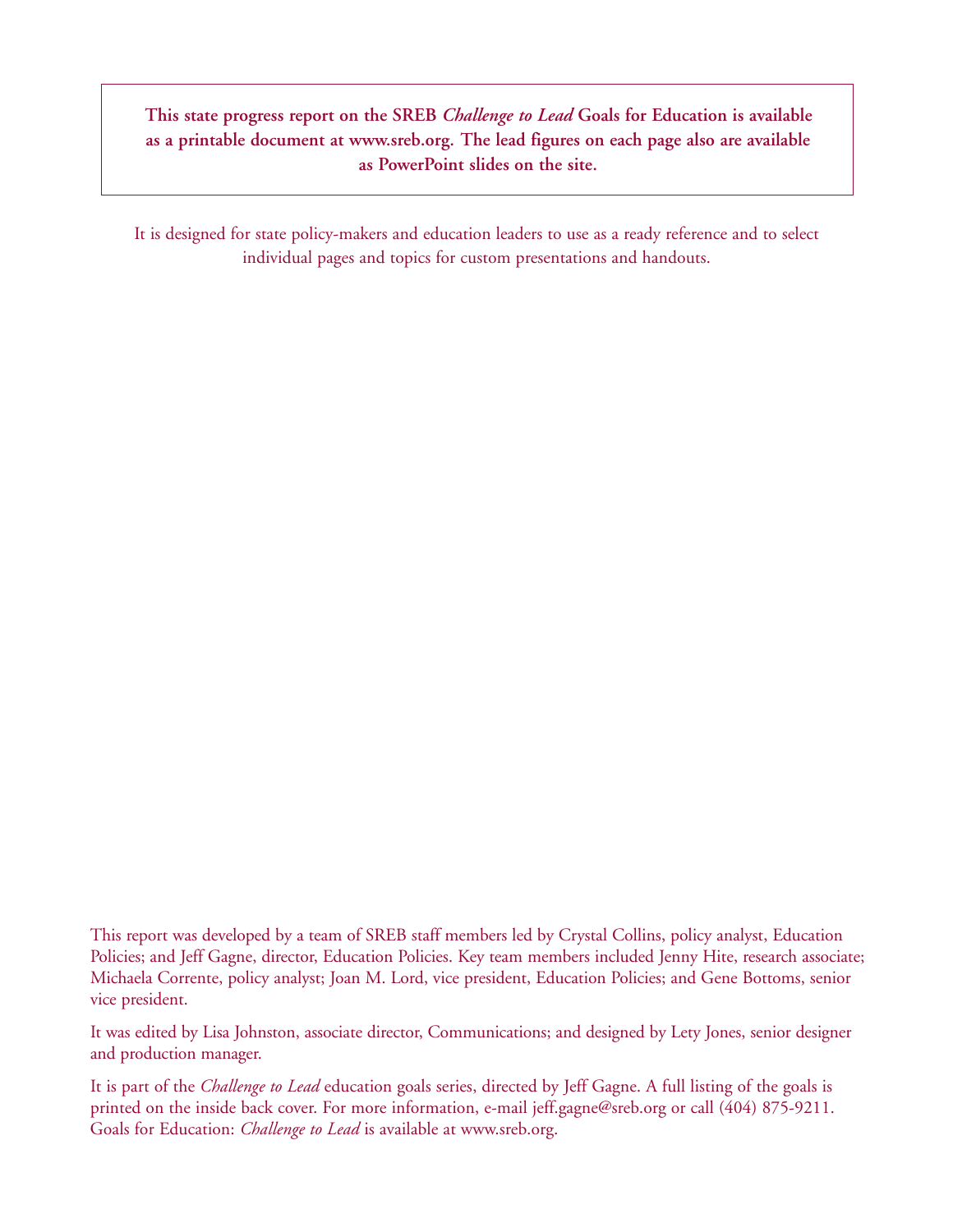### The President of SREB reviews a decade of progress

SREB states adopted the *Challenge to Lead* Goals for Education a decade ago — in 2002. Since then, the region has seen growth in public school enrollment that outstripped growth in the nation. It also has seen increases in racial and ethnic diversity in schools and in the proportion of students in poverty and from low-income families. It closes the decade with four years of tough economic struggles.

Yet the region has pushed ahead with purpose.

This fifth biennial report marks 10 years of significant improvement on many key education measures. As SREB states prepare to launch SREB's *Challenge to Lead 2020* for the future, it is appropriate to pause and recount these gains:

■ Most SREB states expanded **public pre-K** sufficiently to serve all children in poverty — *a major improvement since 2004*.

This fifth biennial report marks a decade of solid progress for SREB states.



- n Although scores are not yet where they need to be, fourth- and eighth-grade **reading and mathematics** achievement on the National Assessment of Educational Progress (NAEP) increased in the region. Most SREB states **outpaced the nation** in gains on NAEP.
- n Troubling **achievement gaps** narrowed between racial and ethnic groups and for students from low-income families. Black fourth- and eighth-graders narrowed gaps with white students in math more than their peers in the nation.
- n Most SREB states adopted **end-course exams** to replace all or part of comprehensive exams as high school graduation requirements or school accountability measures.
- High school graduation rate increases in most SREB states surpassed the nation's gains, and the region *narrowed the gap with the nation to 1 point* for the first time since the nation started a comparable calculation for all 50 states.
- n All SREB states increased the percentage of recent high school graduates **entering college** nine by double digits — and the region matched the 11-point U.S. gain. **Graduation rates** at public four-year institutions rose in every SREB state.

This report details where **Maryland** stands in education and suggests future priorities. You and your state can take pride in these highlights of your progress:

- Maryland serves more than twice as many children in **public pre-K** as it has children in poverty, helping more of its neediest children get ready for school.
- n Maryland **led the nation** in fourth-grade reading and math improvement on NAEP at the Proficient level from 2003 to 2011; it led the nation in fourth-grade reading on NAEP at the Basic level.
- Maryland **led the nation** in eighth-grade reading improvement on NAEP at the Basic and Proficient levels from 2003 to 2011.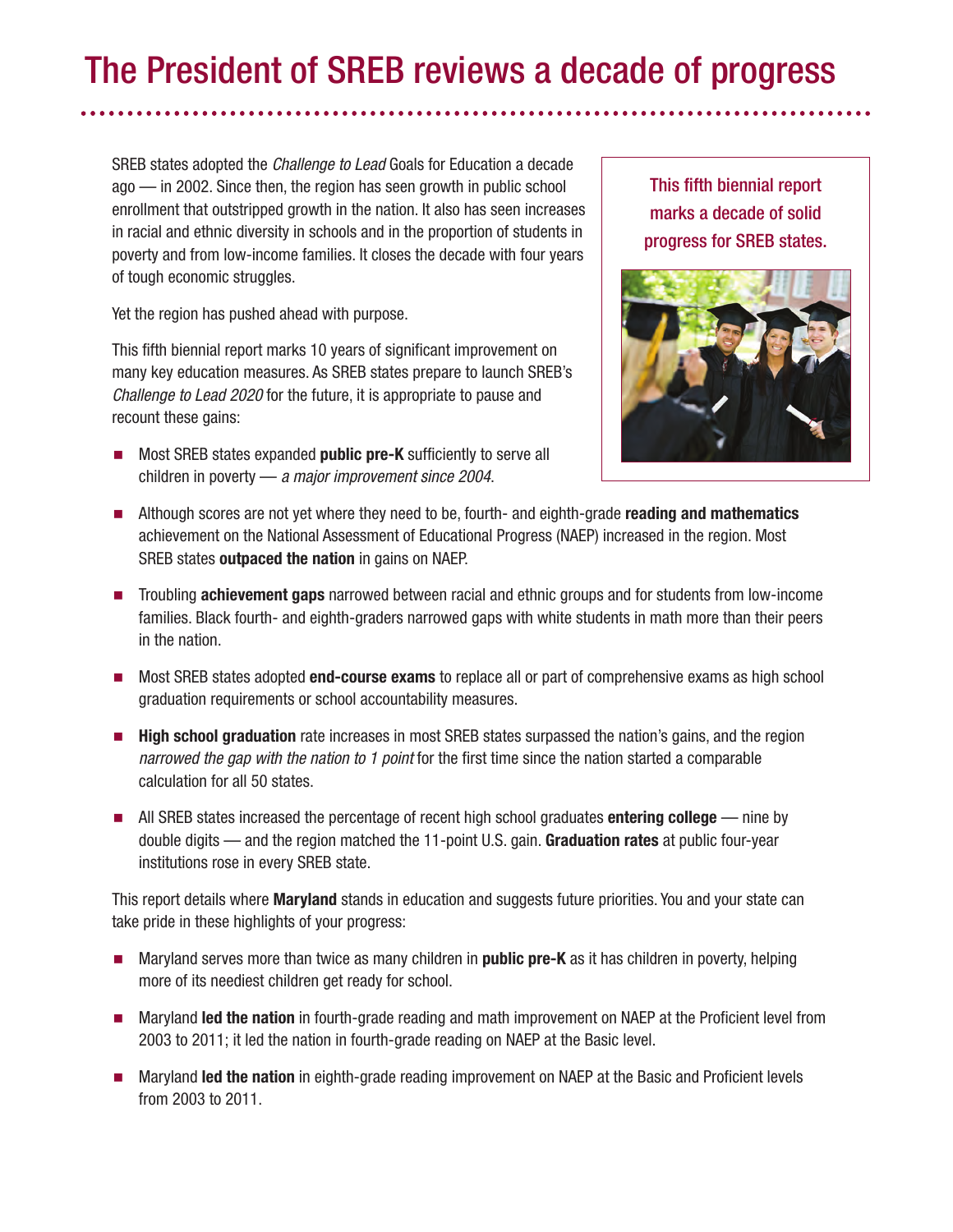### The President of SREB (continued)

- Maryland's fourth- and eighth-graders outperformed the nation in reading and math on NAEP. Black and Hispanic fourth-graders narrowed **achievement gaps** with white students in reading and math at the NAEP Basic level. Black and Hispanic eighth-graders narrowed the achievement gap in math, and black eighthgraders did so in reading.
- n The percentage of fourth- and eighth-graders in Maryland who scored at or above the **NAEP Proficient level** in reading and math exceeded the national rates for their peers.
- Student participation rates in **Advanced Placement** in Maryland and "pass" rates on AP exams exceeded national rates.
- **n** Maryland's **high school graduation rate** topped the regional and national rates.
- n Maryland's **college graduation rate** at public four-year institutions topped the regional and national rates.
- n Maryland's "**first-year persistence rate**," the percentage of college freshmen who return for a second year, exceeded the region.
- **n** The **percent of working-age adults with a bachelor's degree** or higher in Maryland topped the region and nation.
- n Maryland's average beginning **teacher salary** exceeded those in its neighboring states, the region and the nation. The average **faculty salaries** at public two- and four-year colleges and universities exceeded the region and the nation. Maryland's teacher and faculty salaries were competitive in the marketplace.

Still, many challenges lie ahead in the region. That is why SREB and state education leaders have worked over the last decade to craft a new generation of policies to guide states, and many updates have been made to fit the changing times.

SREB is committed to helping states meet these goals by tracking progress and recommending next steps, and our efforts will continue. We call for all state leaders to continue their commitment, too, and to make education progress a top priority.

Wavid S Spence

Dave Spence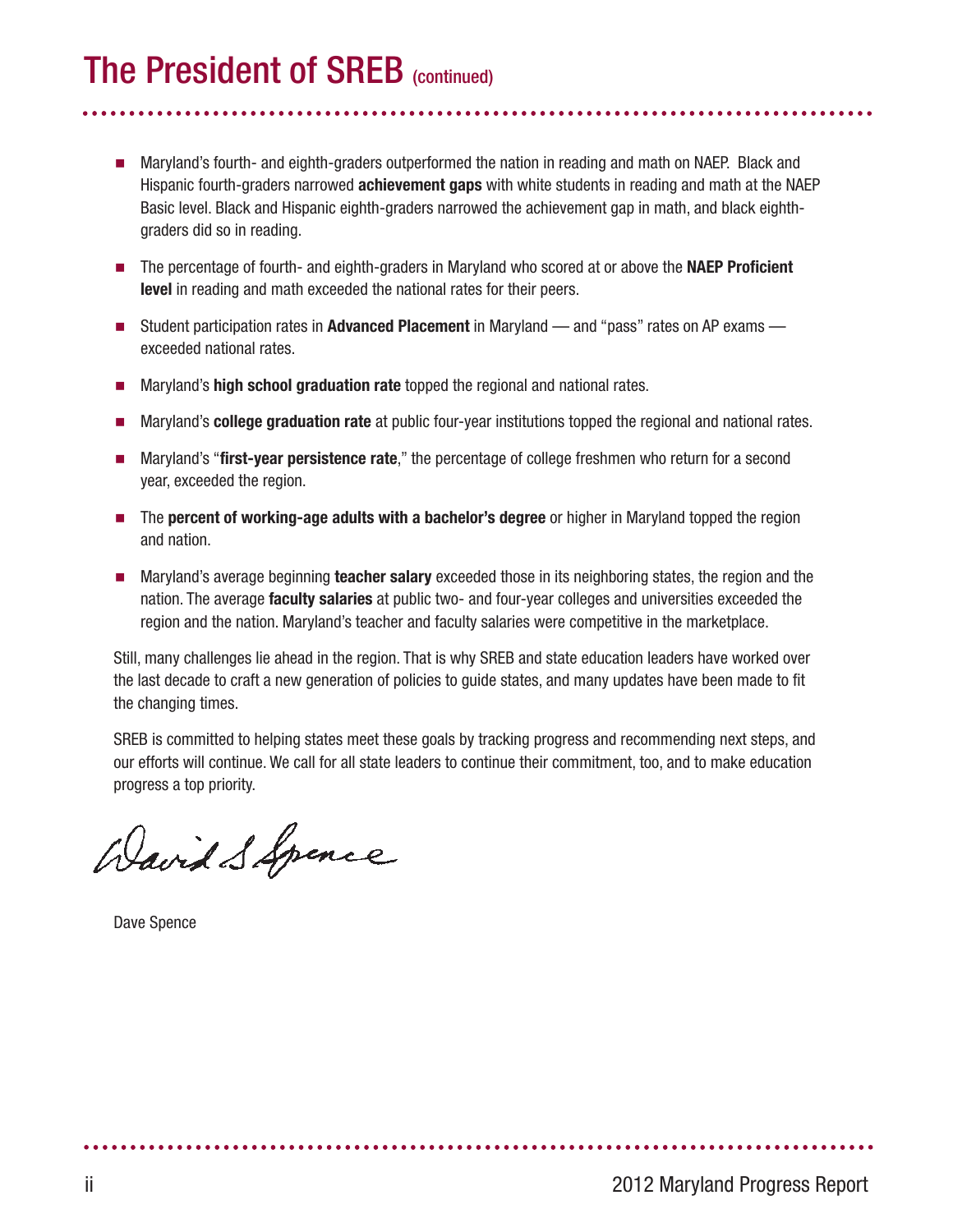### Table of Contents

| Foreword                                                                                                                                                                                                                                                                                         | 1.                                 |
|--------------------------------------------------------------------------------------------------------------------------------------------------------------------------------------------------------------------------------------------------------------------------------------------------|------------------------------------|
| <b>State Profile — Demographics</b><br><b>Public Elementary and Secondary Enrollment Changes</b>                                                                                                                                                                                                 | $\overline{2}$                     |
| State Profile - Household Income<br>Children in Poverty and Students from Low-Income Families                                                                                                                                                                                                    | 3                                  |
| <b>First-Grade Readiness in SREB States</b><br>Public Pre-K Enrollment and Kindergarten Assessments                                                                                                                                                                                              | $\overline{4}$                     |
| <b>Early Grades Achievement in SREB States</b><br><b>NAEP Fourth-Grade Reading Results</b><br><b>NAEP Fourth-Grade Math Results</b>                                                                                                                                                              | 5<br>$6\phantom{1}$                |
| <b>School Performance Standards in SREB States</b><br>State Standards in Reading and Math, Compared with NAEP Fourth-Grade Results                                                                                                                                                               | $\overline{7}$                     |
| <b>Middle Grades Achievement in SREB States</b><br><b>NAEP Eighth-Grade Reading Results</b><br><b>NAEP Eighth-Grade Math Results</b>                                                                                                                                                             | 8<br>9                             |
| <b>School Performance Standards in SREB States</b><br>State Standards in Reading and Math, Compared with NAEP Eighth-Grade Results                                                                                                                                                               | 10                                 |
| <b>High School Graduation in SREB States</b><br>Overall and Disaggregated High School Graduation Rates                                                                                                                                                                                           | 11                                 |
| <b>High School Progression in SREB States</b><br><b>High School Enrollment Bulge and Progression</b>                                                                                                                                                                                             | 12 <sup>°</sup>                    |
| <b>College and Career Readiness in SREB States</b><br>High School Exams and End-of-Course Testing<br>Percent of Graduating Seniors Taking and Passing At Least One AP Exam<br><b>Average ACT/SAT Scores</b><br>High Schools That Work Assessment Results for Students Completing Career Pathways | 13<br>14<br>15 <sub>15</sub><br>16 |
| <b>Adult Literacy and Job Training in SREB States</b><br>GED Awards and Employment Status by Educational Attainment                                                                                                                                                                              | 17                                 |

 $\bullet$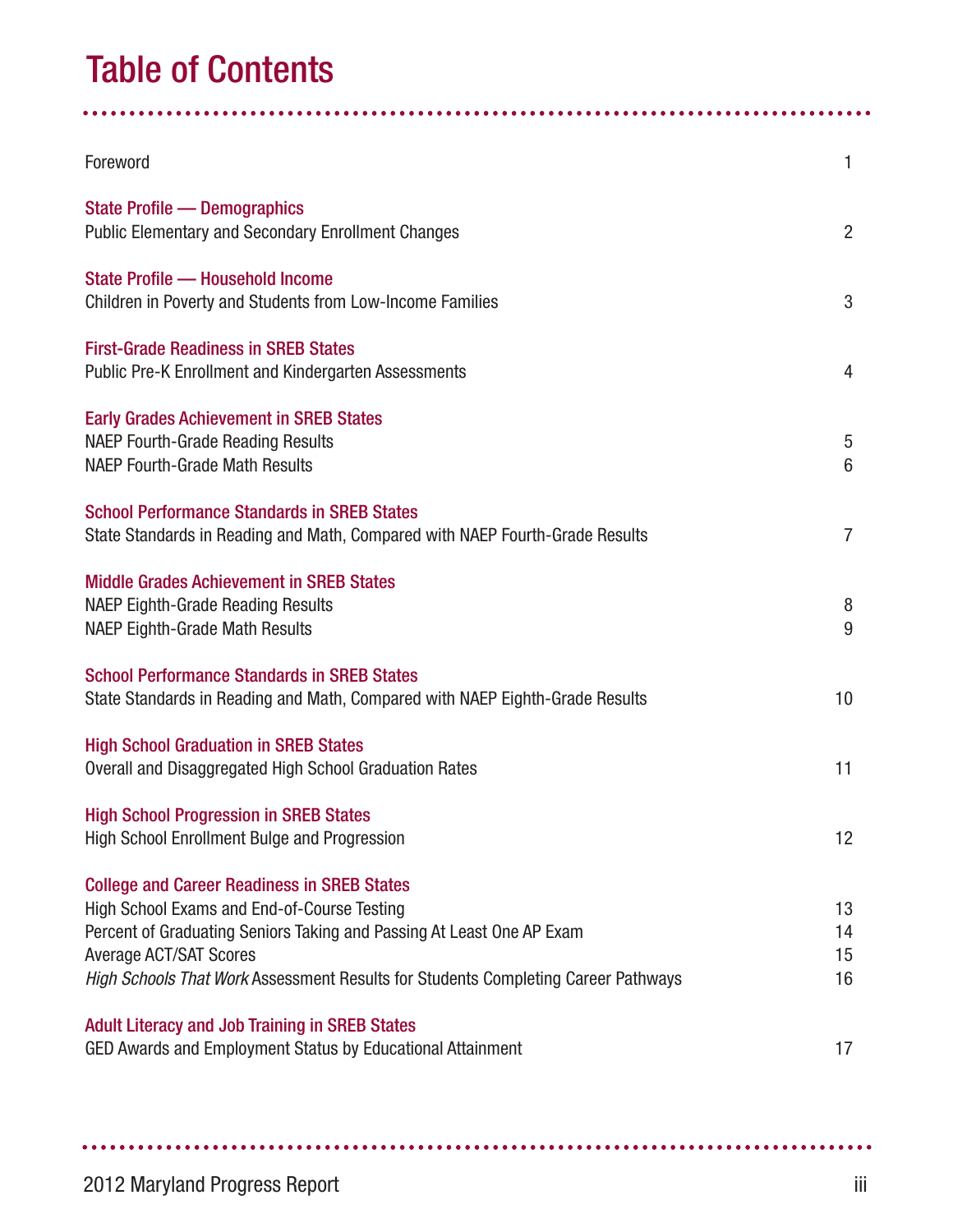### Table of Contents (continued)

. . . . . . . . . . . .

| <b>Postsecondary Degrees and Certificates in SREB States</b><br>Postsecondary Enrollment, Persistence and Graduation Rates<br>College Affordability Gap<br>Percent of Working-Age Adults with a Bachelor's Degree or Associate's Degree | 18<br>19<br>20 |
|-----------------------------------------------------------------------------------------------------------------------------------------------------------------------------------------------------------------------------------------|----------------|
| <b>College and University Faculty in SREB States</b><br>Average Salaries for Faculty at Two- and Four-Year Institutions                                                                                                                 | 21             |
| <b>Qualified Teachers in SREB States</b><br>Average Salaries of Beginning Teachers                                                                                                                                                      | 22             |
| <b>School Leadership in SREB States</b><br><b>SREB School Leadership Benchmark Study Results</b>                                                                                                                                        | 23             |
| <b>Education System Accountability in SREB States</b><br>10 Essential Elements and 10 State Actions of a State Data System                                                                                                              | 24             |
| References                                                                                                                                                                                                                              | 25             |

. . . . . . . .

. . . . . . . . . .

. . . . . . . . .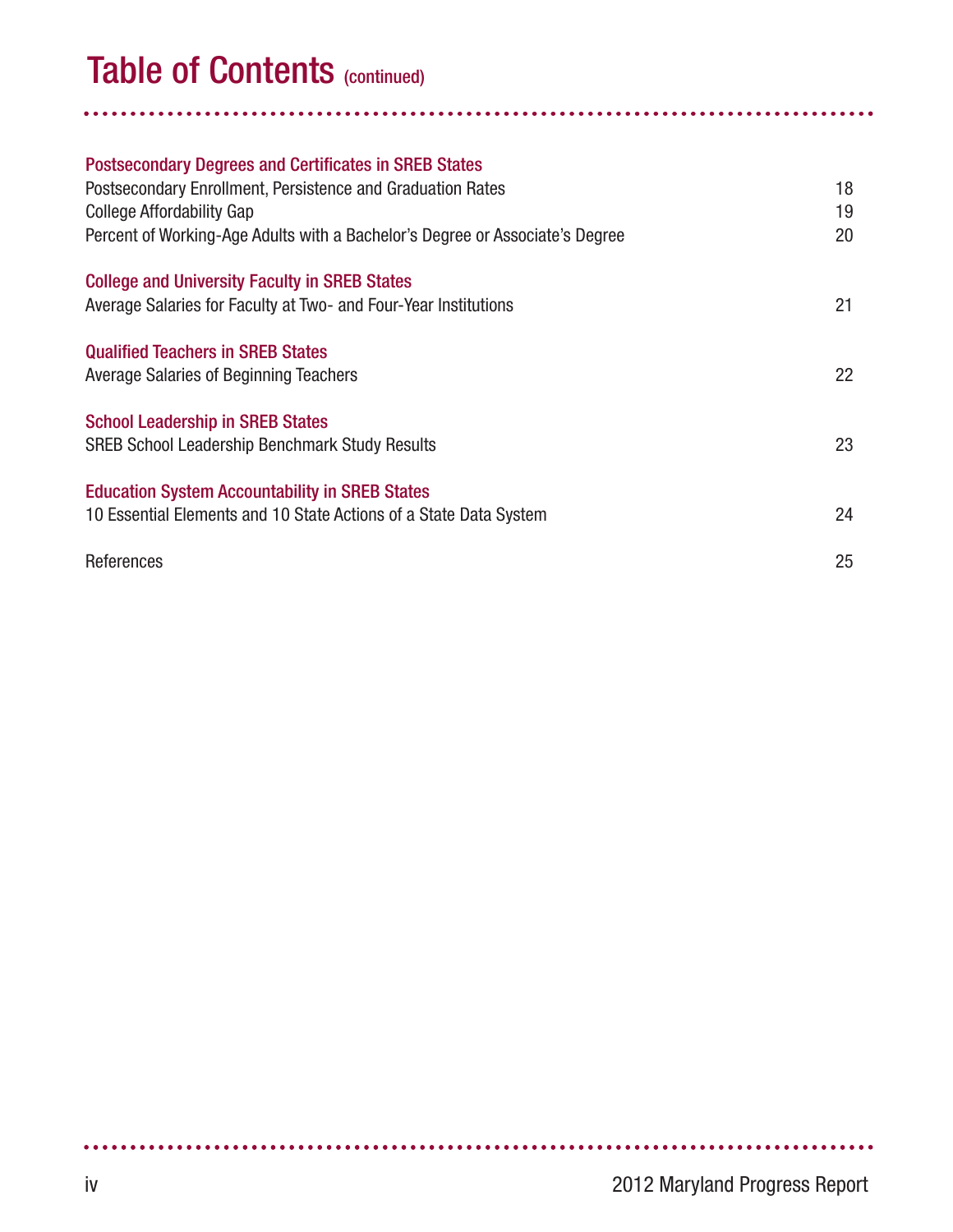### Foreword

Policy-makers and education leaders in SREB states have been working since 2002 to meet all 12 *Challenge to Lead* Goals for Education. At the same time, SREB states have had to struggle with the toughest economic challenges in decades. Even so, SREB states have succeeded in achieving many of the goals — and gaining ground on others.

The SREB Commission on the goals specified indicators of progress for each of them. This report tells a story of progress on these indicators in your state to help you make better public education policy decisions.

The story is built around four themes that guided SREB state leaders when they developed the goals in 2002:

- $\blacksquare$  helping ensure students are ready to move from one level of education to another;
- $\blacksquare$  raising achievement and closing gaps for different racial, ethnic and gender groups and for those from low-income families — beginning with gains for all students and then promoting accelerated growth for students from groups that are behind in achievement;
- $\blacksquare$  preparing more students for college and career training, including stronger high school graduation rates and the creation of college-readiness standards; and
- $\blacksquare$  improving college completion, including higher college graduation rates and more postsecondary certificates and degrees.

The *Challenge to Lead* goals also addressed the broader issues of school leadership, teacher quality, and school and college accountability. These are difficult issues that require various education agencies within states to work together. That is why the goals called on states to develop an education system — from prekindergarten through higher education — that is accountable.

This report provides analysis and recommendations that you can use to improve education policies and practices



in your state for all students — from the youngest child to older adults returning to school. The information presented is labeled to reflect the associated *Challenge to Lead* goal.

The beginning pages profile state demographic trends including school enrollment, income disparities, and racial and ethnic diversity. Knowing how your state has changed demographically puts in perspective why key goals are important and why some students made progress — and others fell behind — on certain performance measures. Subsequent pages report your state progress on these measures.

In most cases, state information is presented in the context of national and regional information over a period of years. The commentary examines what has happened since the *Challenge to Lead* goals were adopted. The figures help you know if your state was a national or regional pacesetter — or if it needs to step up the pace in the years ahead.

For more than 50 years, SREB states have found it important to know where they stand to ensure that their students can measure up to their peers across the nation and the region. This report provides that essential update.

For more information on the goals, visit www.sreb.org.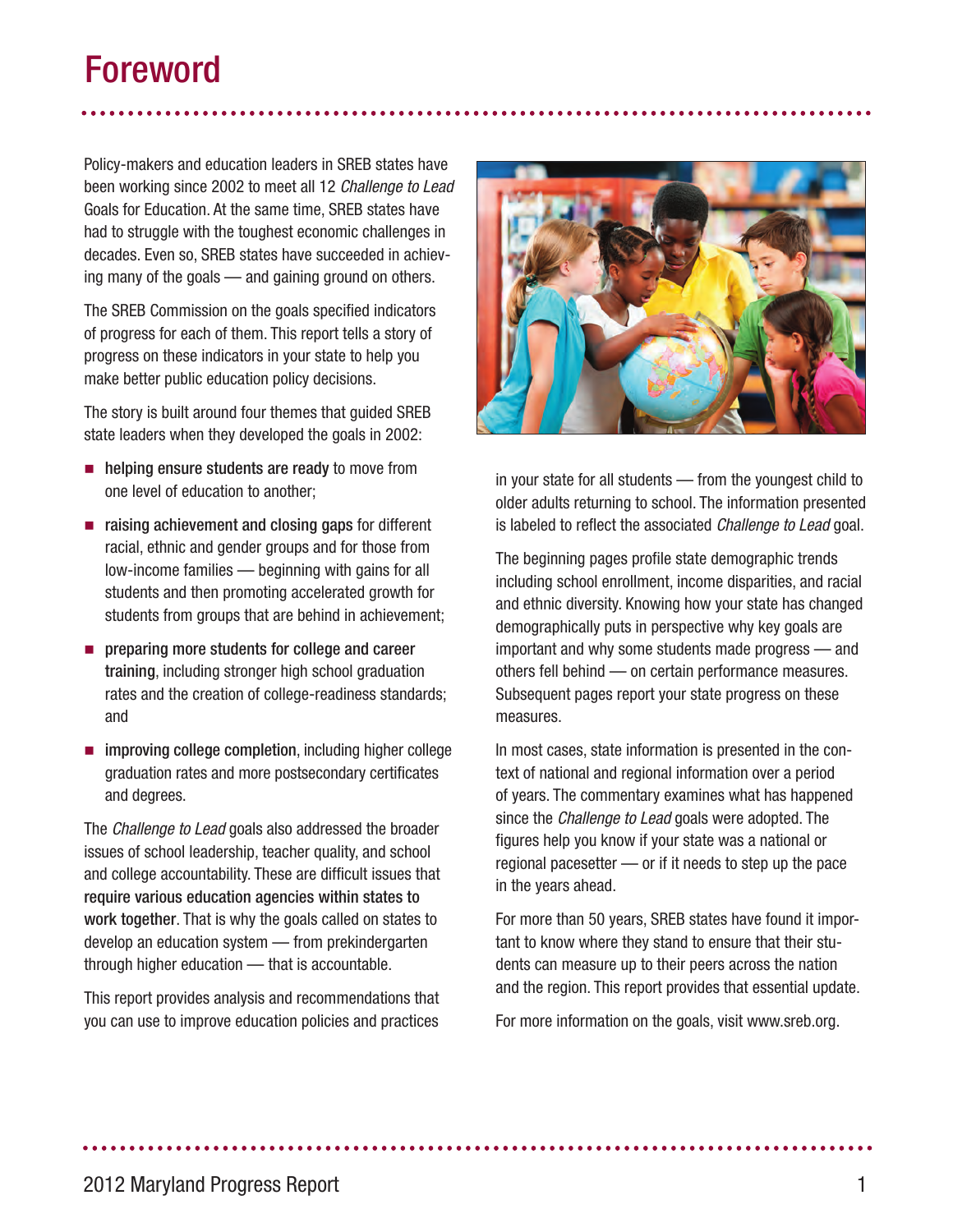### State Profile — Demographics

The overall population in SREB states grew 17 percent from 1999 to 2009, so it is no surprise that public elementary and secondary school enrollment also grew. Fall enrollment increased 11 percent in SREB states — slower than population growth but faster than the 5 percent increase in enrollment nationally.

Thirteen SREB states had higher enrollment in 2009 than in 1999, and three SREB states had declines. The changes ranged from an increase of 22 percent to a decrease of 9 percent.

Looking ahead, national public school enrollment is projected to increase at a faster rate from 2009 to 2019 than it did from 1999 to 2009. However, the enrollment rate in SREB states will slow. Five SREB states are projected to decline in enrollment through 2019.

Since the *Challenge to Lead* goals were launched, public school enrollment grew much more diverse. This change was evident in public high school graduating classes. In spring 2010, 62 percent of graduating seniors in the United States were white, down 8 percentage points from 2000. According to projections, that proportion is expected to continue declining to 54 percent by 2020.

Likewise, the proportion of graduating seniors who are black is projected to decline 2 percentage points from 2010 to 2020. The proportion of Hispanic graduating seniors in the United States is expected to grow from 11 percent to 24 percent from 2000 to 2020.

All but one SREB state will mirror the nation by growing more diverse over the decade. The fastest-growing group — Hispanic students — will increase 17 percentage points in the region during this time. Traditionally, Hispanic students have been disadvantaged educationally and economically. SREB states will need to ensure these students — many from low-income households and with limited English proficiency — receive the support they need to graduate from high school.



- Public school enrollment increased slightly from 1999 to 2009, and it is expected to continue to increase from 2009 to 2019. About 848,000 students were enrolled in 2009.
- White students are expected to decline as a proportion of the Class of 2020. From 2000 to 2020, the proportion of black students will remain the same, and Hispanic students will grow.

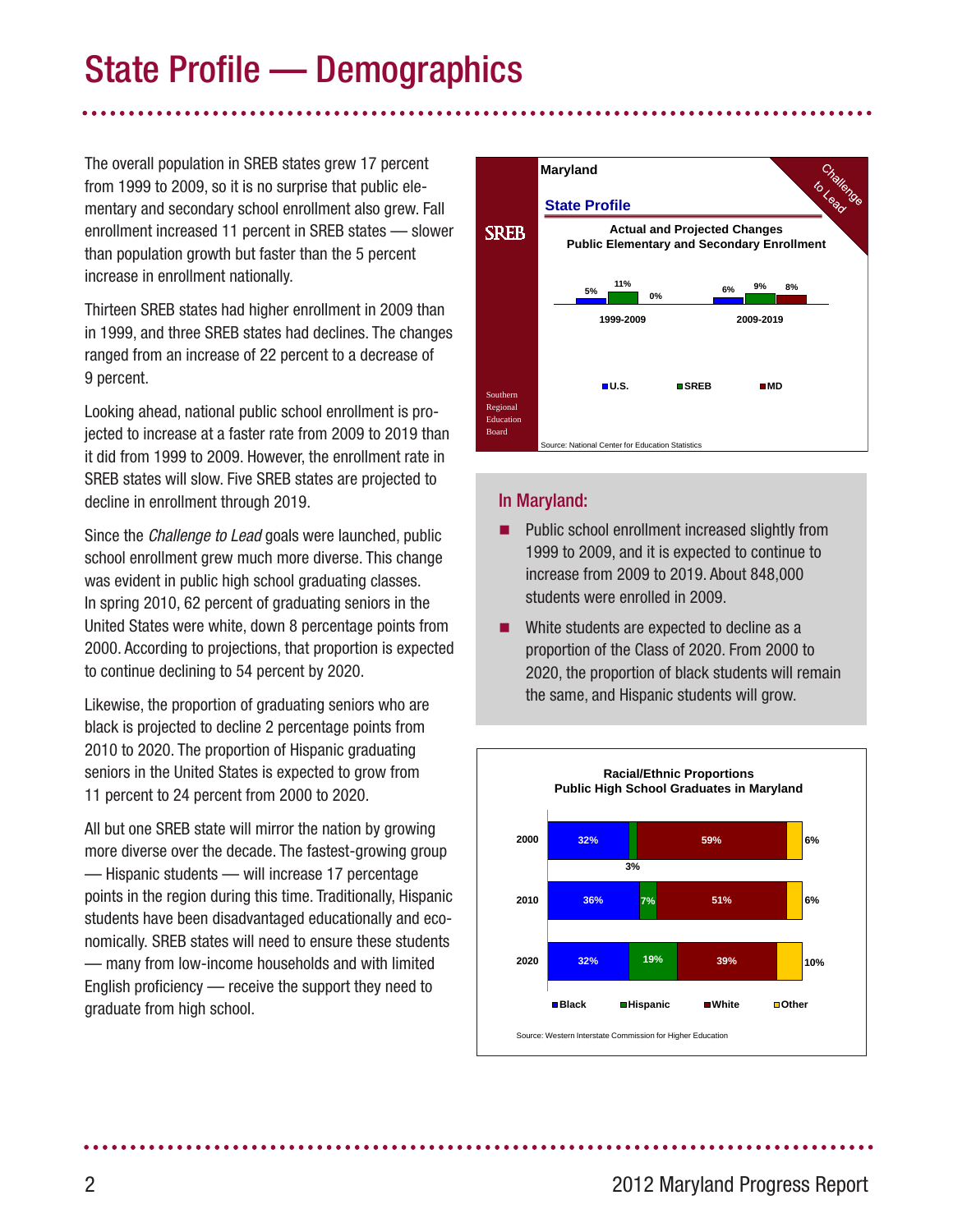# State Profile — Household Income

The *Challenge to Lead* goals called for *all* students to achieve at high levels, including students from poor and low-income families. In 2010, about 16 million children under 18 years old in the United States lived in *poverty* about 22 percent of U.S. children. The U.S. Census Bureau measures poverty by income and household size. In 2010, the poverty level was about \$22,000 in annual income for a household of four.

More than 40 percent of the nation's children living in poverty were in SREB states. In half of these states, the percentage was 26 percent or higher. These percentages ranged from 13 percent to 33 percent of all children. The percentages in the nation and in the SREB median states increased from 2000 to 2010; the percentage also rose in most SREB states. (Percentages for the SREB median states are the average of the two middle SREB states.)

The percentage of students in *low-income* households in the nation rose from 40 percent in 2000 to 52 percent in 2010. The *No Child Left Behind Act of 2001* defines low income by eligibility for free or reduced-price meals in the National School Lunch Program — available to students from households of four with incomes up to 185 percent of the annual poverty level (up to \$40,793 in 2010). In the region, the percentage grew from 46 percent to 58 percent. The percentage rose in every SREB state.

The growth in students from low-income households is important for policy-makers. *No Child Left Behind* requires that states report the progress of these students in meeting state standards. As a result, students from low-income households figure prominently in schools' efforts to make progress under the federal law.



- From 2000 to 2010, the percentage of students living in low-income households rose 11 points.
- $\blacksquare$  In 2010, the state poverty rate among children was 9 points lower than the U.S. rate and 13 points lower than the rate for the SREB median states.
- $\blacksquare$  The percentage of children living in poverty was the same as in 2000.

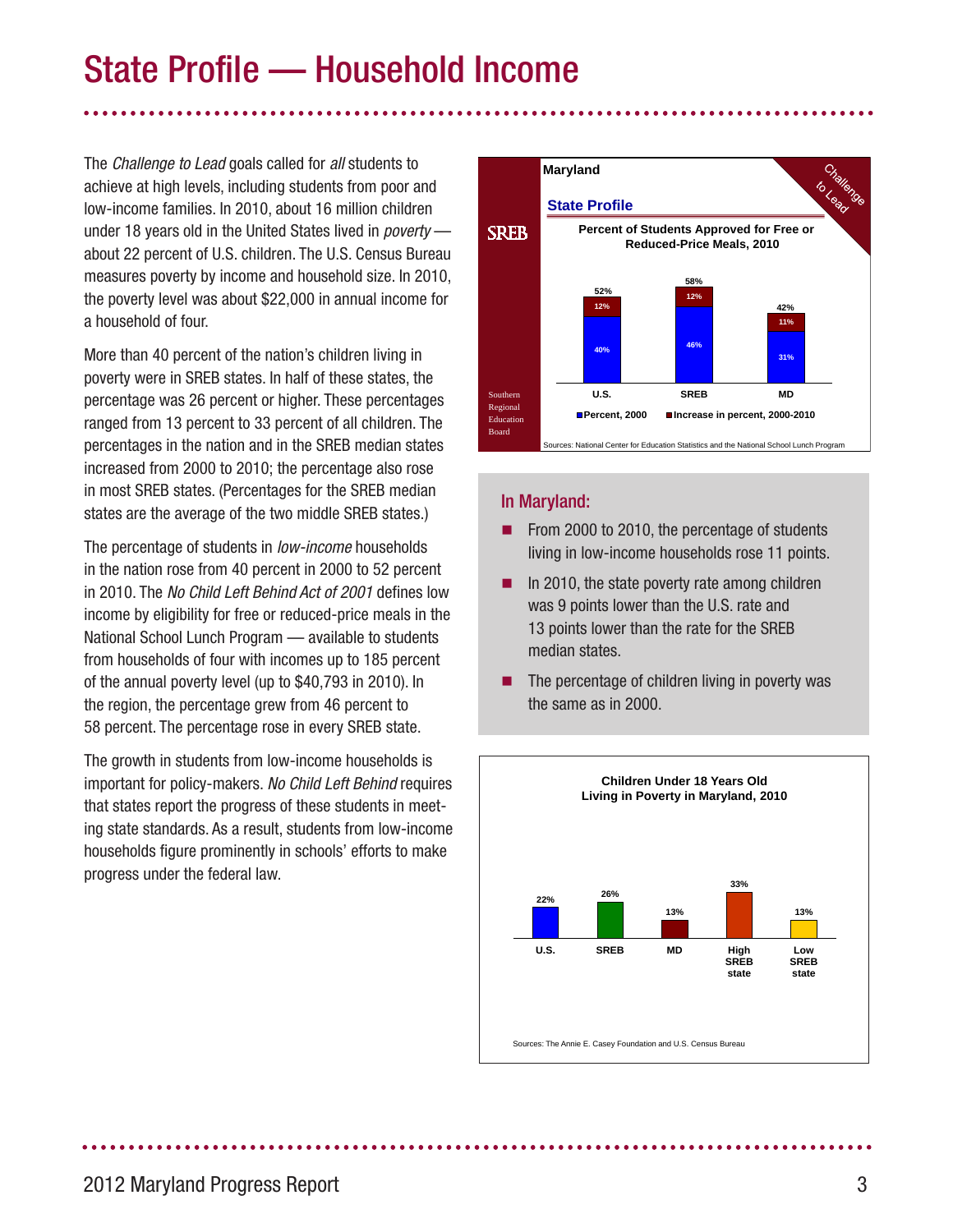### First-Grade Readiness in SREB States

The *Challenge to Lead* goals called for SREB states to serve children at risk of not being ready for school. Each state's commitment to school readiness can be measured by whether it provides access to prekindergarten programs for its neediest children and whether its programs meet national standards of quality. Research shows that only high-quality programs make a difference in school readiness for these children.

One measure of providing access for the neediest children is having space in publicly funded prekindergarten programs — both state-funded prekindergarten (including programs for children with disabilities) and federally funded Head Start — at least equal to the number of 4-year-olds living in poverty in the state. SREB states are leaders in providing this level of access in prekindergarten.

This is an improvement from 2004, when eight SREB states did not have pre-K enrollment equal to the number of children living in poverty in those states. By fall 2010, five SREB states had fall 2010 enrollment of at least twice the number of children living in poverty. Eight other SREB states had prekindergarten enrollment higher than the number of children living in poverty. Even so, from 2008 all SREB states declined in percentages of children in poverty having access to prekindergarten.

The National Institute for Early Education Research (NIEER) has identified 10 standards of quality that are widely accepted for prekindergarten programs. SREB states are national leaders in implementing these standards. Among the criteria are curriculum, class-size limits, childto-staff ratios and staff qualifications. Only five states in the nation have met all 10 standards, three of which are SREB states. Six SREB states are among 11 states nationwide that have met nine of the 10 standards.

As state-funded pre-K programs expanded across the region, more states developed important school-readiness assessments. The earlier these are administered, the earlier they can inform program providers about how to help children develop and learn. Multiple measures and observations lead to better information.



- n 2010, enrollment in publicly funded prekindergarten programs was an estimated 274 percent of 4-year-olds living in poverty, down from 402 percent in 2008.
- $\blacksquare$  NIEER reported that Maryland met nine of the 10 standards of quality for pre-K in 2010.
- $\blacksquare$  The state required the Maryland Model for School Readiness kindergarten assessment to evaluate school readiness.

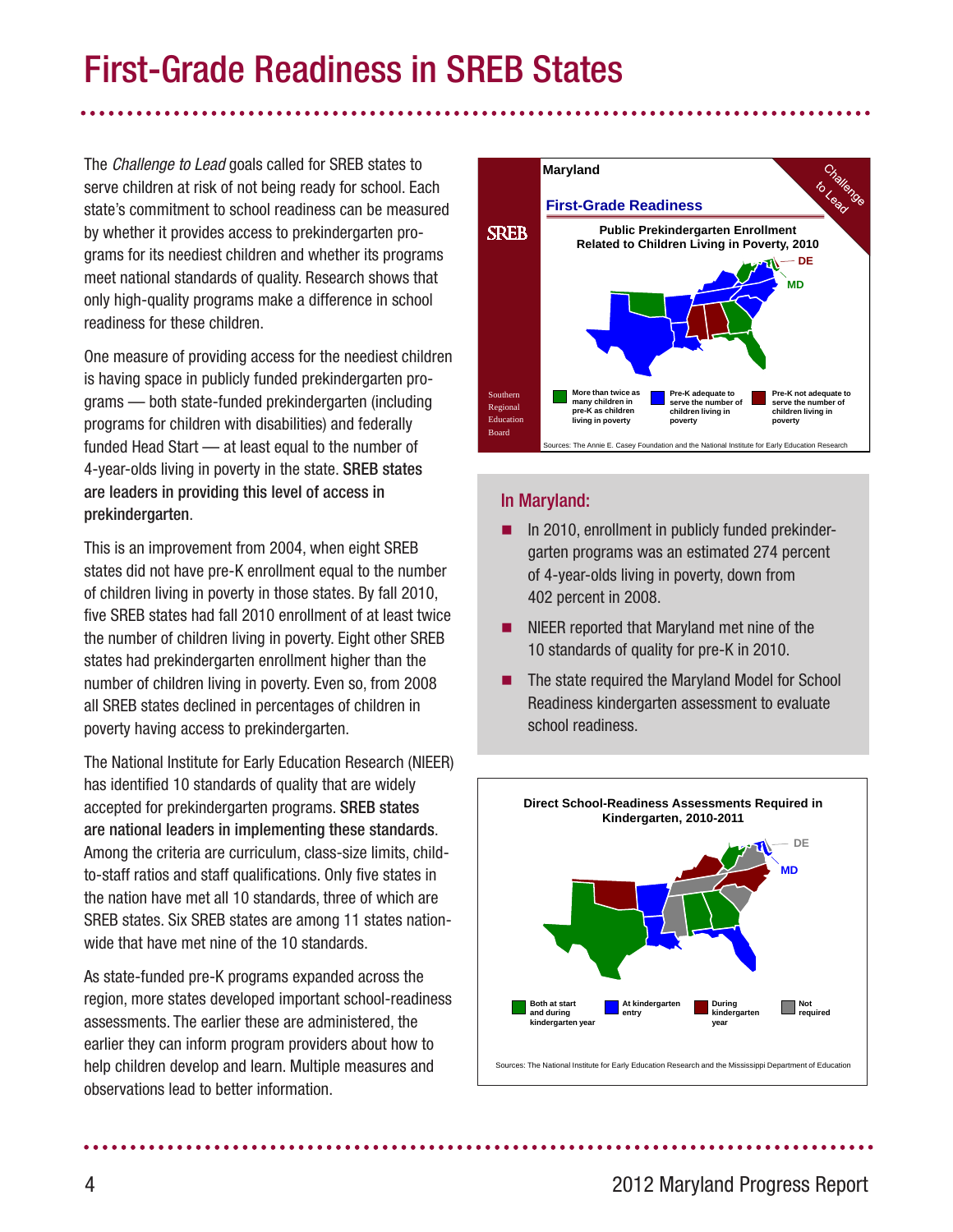# Early Grades Achievement in SREB States

Known as the Nation's Report Card, the National Assessment of Educational Progress (NAEP) is a series of exams that measure student achievement in specific subjects and grades.

The *Challenge to Lead* goals called for all fourth-graders to score at or above the NAEP Basic level in reading, defined as "partial mastery of knowledge and skills."

The percentages of fourth-graders in the nation and region scoring at or above the Basic level in reading improved since 2003 but appear to have stalled since 2007. Every SREB state but one increased the percentage of students scoring at or above the Basic level from 2003 to 2011.

While calling for *all* students to improve, the goals also challenged SREB states to close achievement gaps for students from various racial and ethnic groups and for those from low-income families.

White students continued to outperform their black and Hispanic peers in the SREB median states, but black students have narrowed the gap by 3 percentage points since 2003. Achievement gains by Hispanic students have not kept pace with those of their white peers, however, and gaps between these groups have widened.

Fourth-graders from low-income families in the region continued to outpace their national peers in reading. Gaps between students from low-income families and all others remain wide.





- $\blacksquare$  The percentage of fourth-graders who scored at or above the NAEP Basic level in reading increased 13 points since 2003.
- The gap between black and white students narrowed by 5 points since 2003 — to 30 points in 2011. The gap for Hispanic students narrowed by 8 points over the same period — to 16 points.
- The gap between students from low-income families and all other students narrowed by 6 points since 2003.

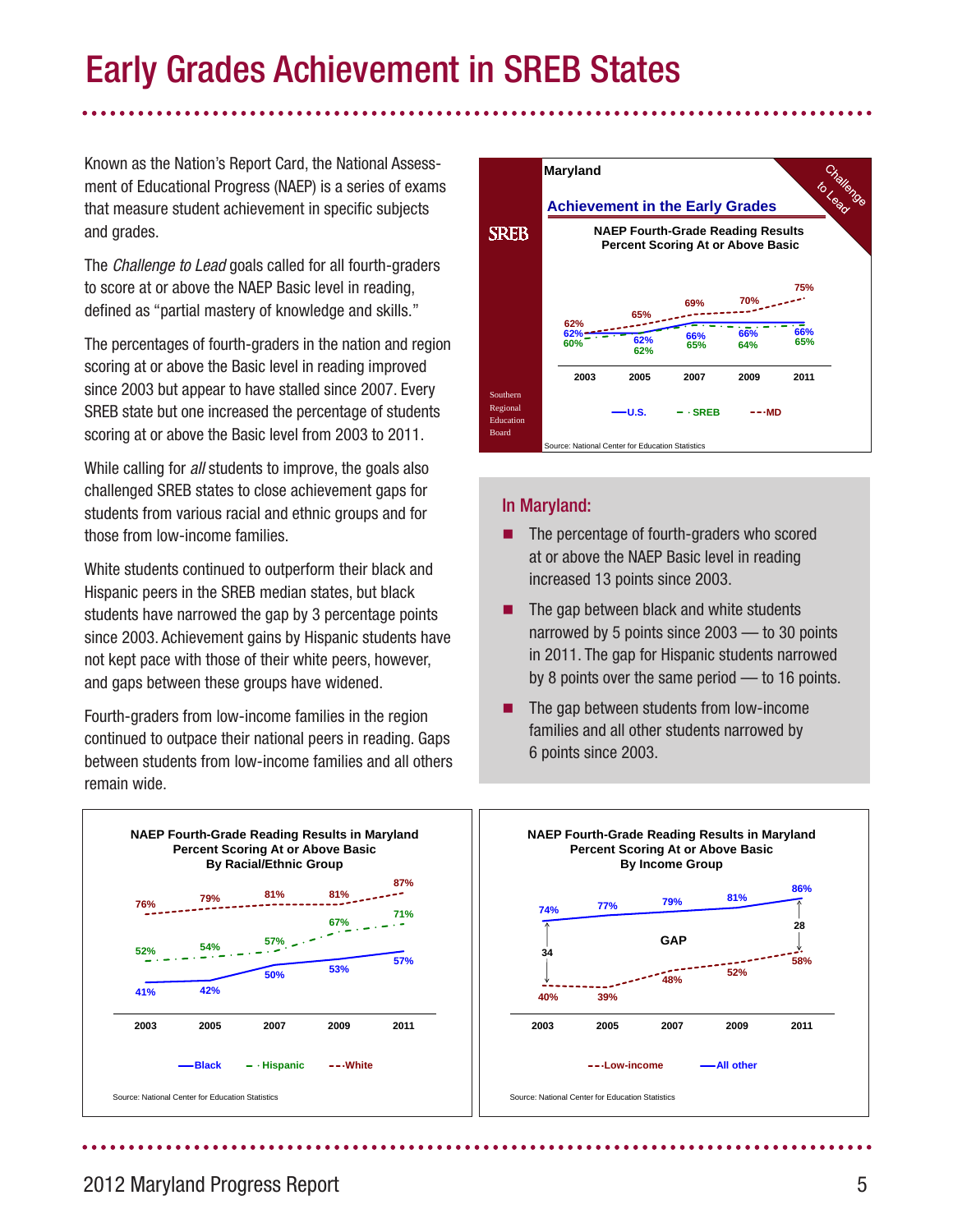# Early Grades Achievement in SREB States

The *Challenge to Lead* goals called for all fourth-graders to score at or above the NAEP Basic level in mathematics, defined as "partial mastery of knowledge and skills."

The percentages of fourth-graders in the nation and region scoring at or above the Basic level in math improved since 2003. Students in SREB states have equaled their national peers each year since 2005. Additionally, every SREB state but one increased the percentage scoring at or above the Basic level from 2003 to 2011.

While calling for *all* students to improve, the goals also challenged SREB states to close achievement gaps for students from various racial and ethnic groups and for those from low-income families.

White students continued to outperform their black and Hispanic peers in the SREB median states, but black and Hispanic students have made progress in closing the gap in math since 2003. The gap between black fourthgraders and their white peers narrowed by 12 points; the gap between Hispanic and white students narrowed by 4 points.

Fourth-graders from low-income families in the region continued to outpace their national peers in math. However, gaps between students from low-income families and all others remain. The region narrowed the gap by 5 points; the nation narrowed the gap by 7 points since 2003.



- $\blacksquare$  The percentage of fourth-graders who scored at or above the NAEP Basic level in math increased 13 points since 2003.
- $\blacksquare$  The gap between black and white students narrowed by 11 points since 2003 — to 21 points in 2011. The gap for Hispanic students narrowed by 10 points over the same period — to 7 points.
- $\blacksquare$  The gap between students from low-income families and all other students narrowed by 15 points since 2003.

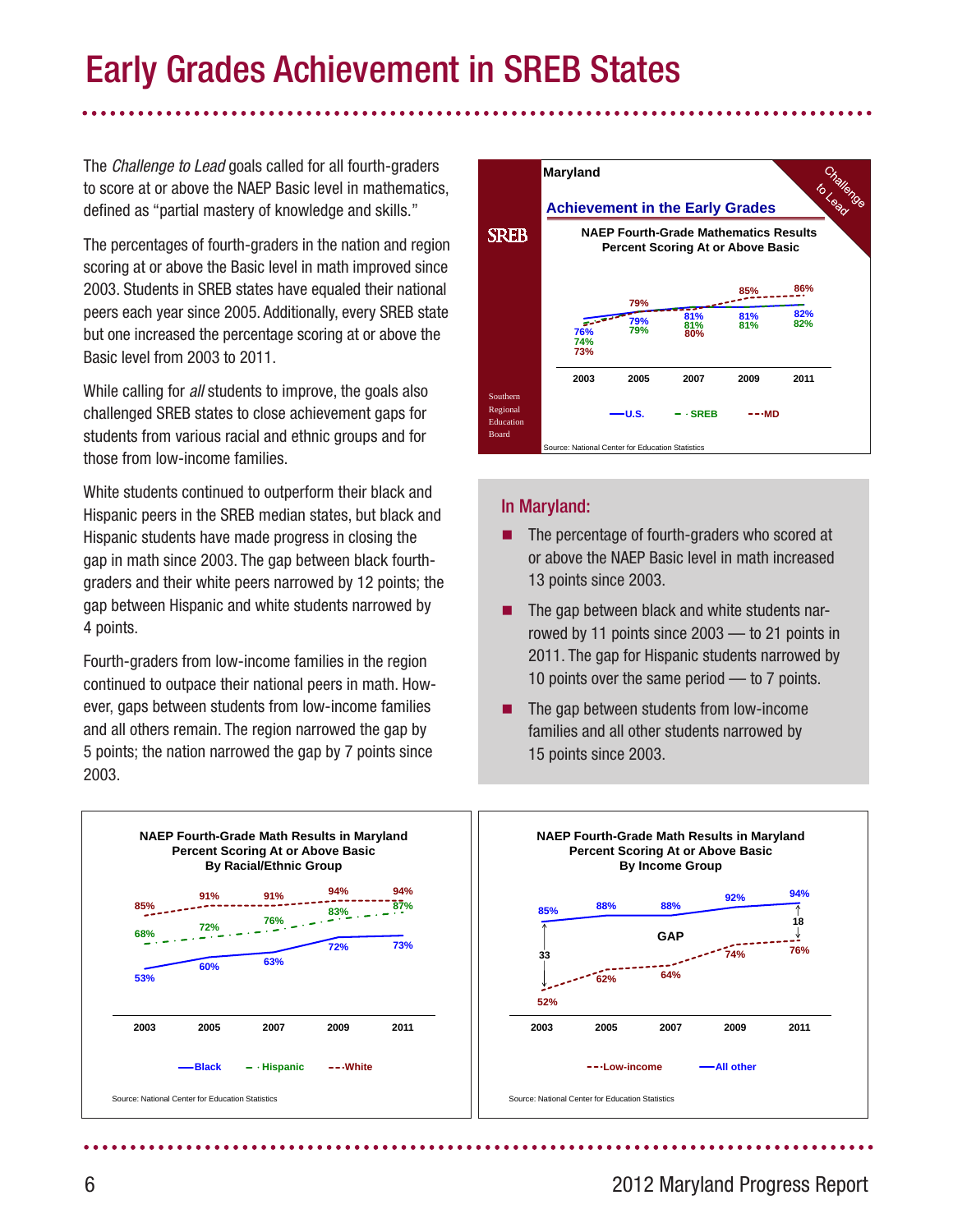# School Performance Standards in SREB States

State academic standards are fundamental to public elementary and secondary education. SREB states were leaders in increasing the rigor in their state standards over the last 10 years.

The *Challenge to Lead* goals called for SREB states to get their standards "right" in reading and mathematics, as well as other subjects. All states have established academic standards that serve as a guide for the development of curriculum. The standards identify the knowledge and skills in specific subjects that students should master at each grade level.

But developing these initial standards was only part of the job. States then developed tests and established cut scores to measure whether students met the standards.

If similar or higher percentages of students met a state's standards as scored at or above the NAEP Basic level in reading or math, the standards likely were too low. SREB considered results similar if they were within 5 points of each other. If results on state standards were closer to the NAEP Proficient level than the Basic level, state education officials can be confident that their standards are set about right.

In 2011, three SREB states had fourth-grade reading standards that appeared about right compared with NAEP results, and 13 had reading standards that appeared low. For the same year, eight SREB states had fourth-grade math standards that appeared about right compared with NAEP results, and eight had math standards that appeared low.

If state standards are too low, they do not challenge students sufficiently. They leave too many students unprepared for the next grade level and for high school and beyond.

Many SREB states have revised their standards, assessments or cut scores to measure student achievement better. As part of a push to implement more rigorous, college- and career-ready standards, every SREB state adopted either the Common Core State Standards or other rigorous standards since the *Challenge to Lead* goals began.



- $\blacksquare$  The percentage of fourth-graders who met state standards in reading was higher than those scoring at or above the NAEP Basic and Proficient levels in 2011.
- The percentage of fourth-graders who met state standards in math was similar to those scoring at or above the Basic level but higher than those scoring at or above the Proficient level in the same year.
- $\blacksquare$  This means the state standards for fourth-grade reading and math appeared low.

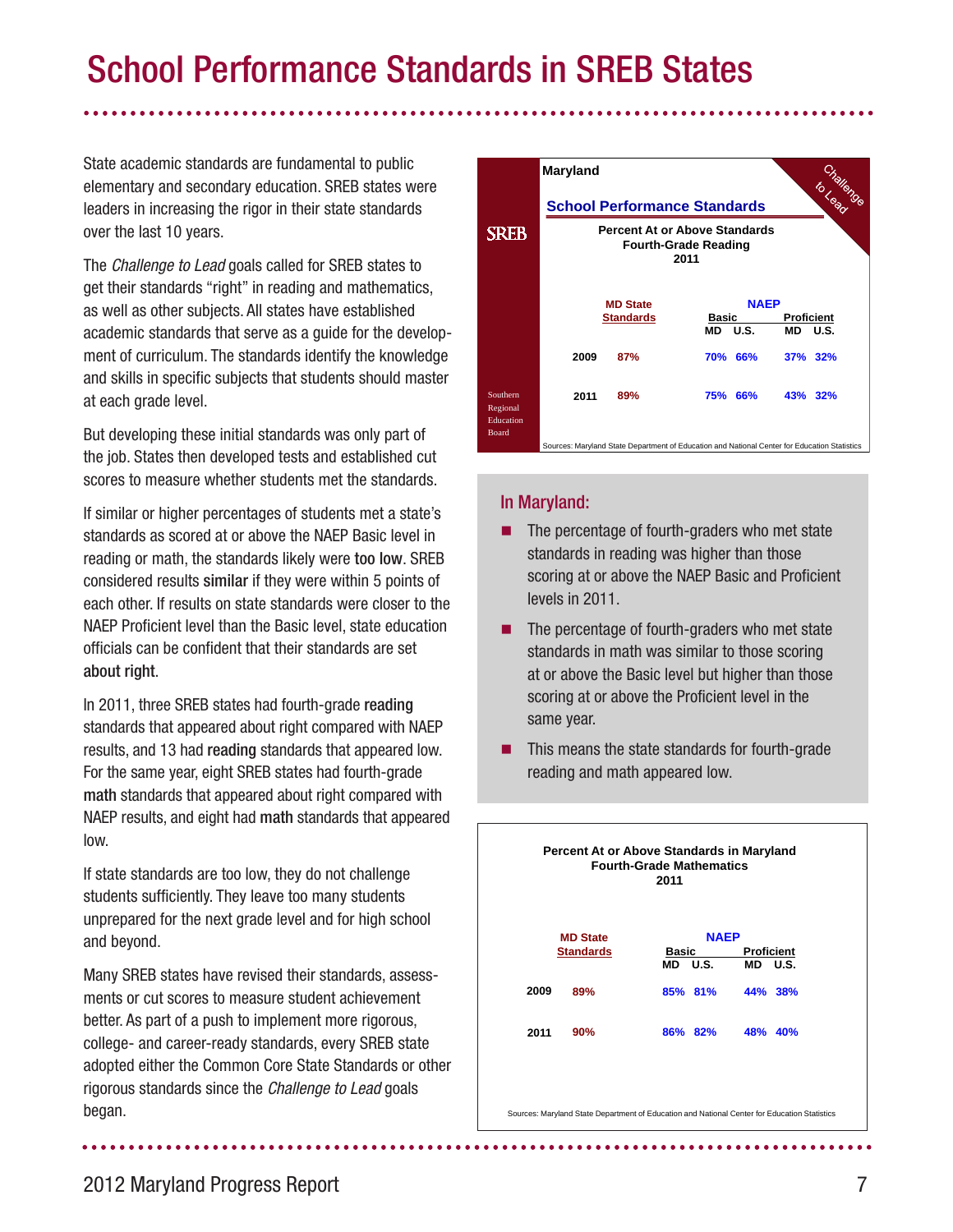# Middle Grades Achievement in SREB States

The *Challenge to Lead* goals called for all eighth-graders to score at or above the NAEP Basic level in reading, defined as "partial mastery of knowledge and skills."

The percentages of eighth-graders in the nation and region scoring at or above the Basic level in reading improved modestly since 2003. However, the region continues to trail the nation in achievement. Eleven SREB states increased the percentage scoring at or above the Basic level in reading from 2003 to 2011.

While calling for *all* students to improve, the goals also challenged SREB states to close achievement gaps for students from various racial and ethnic groups and for those from low-income families.

White students continued to outperform their black and Hispanic peers in the SREB median states, but black and Hispanic students have made progress in closing the gap in reading since 2003. The gap between black eighthgraders and their white peers narrowed by 2 points; the gap between Hispanic and white students narrowed by 6 points.

Eighth-graders from low-income families in the region mirrored their national peers in reading in 2011. Although gaps between students from low-income families and all others remain, they have narrowed since 2003: by 4 points in the nation and 3 points in the region.



- $\blacksquare$  The percentage of eighth-graders who scored at or above the NAEP Basic level in reading increased 9 points since 2003.
- $\blacksquare$  The gap between black and white students narrowed by 1 point since 2003 — to 24 points in 2011. The gap for Hispanic students in 2011 was the same as in 2003.
- $\blacksquare$  The gap between students from low-income families and all other students narrowed by 2 points since 2003.

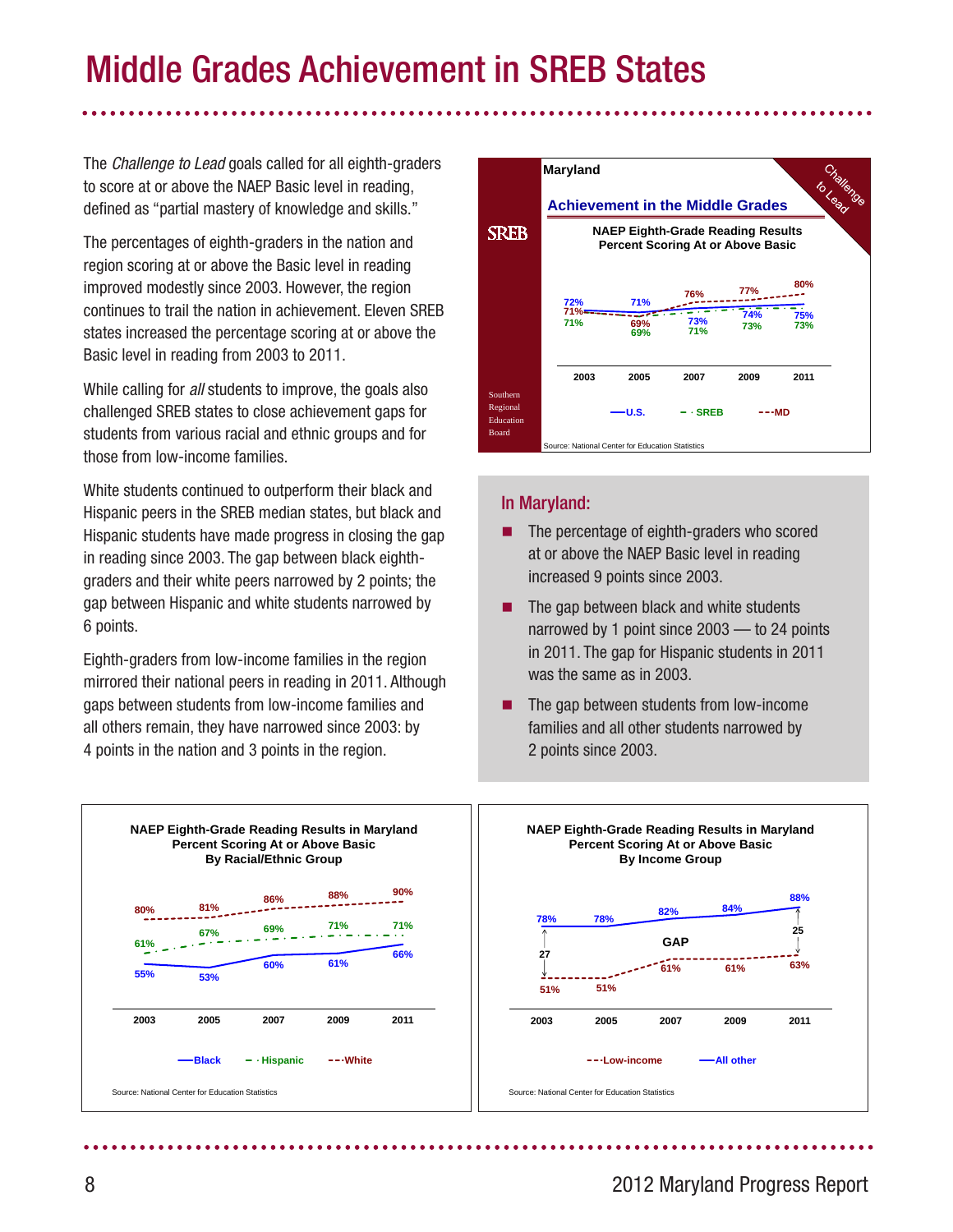# Middle Grades Achievement in SREB States

The *Challenge to Lead* goals called for all eighth-graders to score at or above the NAEP Basic level in mathematics, defined as "partial mastery of knowledge and skills."

The percentages of eighth-graders in the nation and region scoring at or above the Basic level in math improved since 2003. Additionally, every SREB state increased the percentage scoring at or above the Basic level over the period. However, students in SREB states continued to trail their national peers.

While calling for *all* students to improve, the goals also challenged SREB states to close achievement gaps for students from various racial and ethnic groups and for those from low-income families.

White students continued to outperform their black and Hispanic peers in the SREB median states, but black and Hispanic students have made progress in closing the gap since 2003. The gap between black eighth-graders and their white peers narrowed by 8 points; the gap between Hispanic and white students narrowed by 11 points.

Eighth-graders from low-income families in the region continued to trail their national peers in math over much of the period. Although gaps between students from lowincome families and all others remain, they have narrowed since 2003: by 6 points in the nation and 3 points in the region.



- $\blacksquare$  The percentage of eighth-graders who scored at or above the NAEP Basic level in math increased 7 points since 2003.
- $\blacksquare$  The gap between black and white students narrowed by 1 point since 2003 — to 34 points in 2011. The gap for Hispanic students narrowed by 2 points over the same period — to 28 points in 2011.
- $\blacksquare$  The gap between students from low-income families and all other students narrowed by 4 points since 2003.

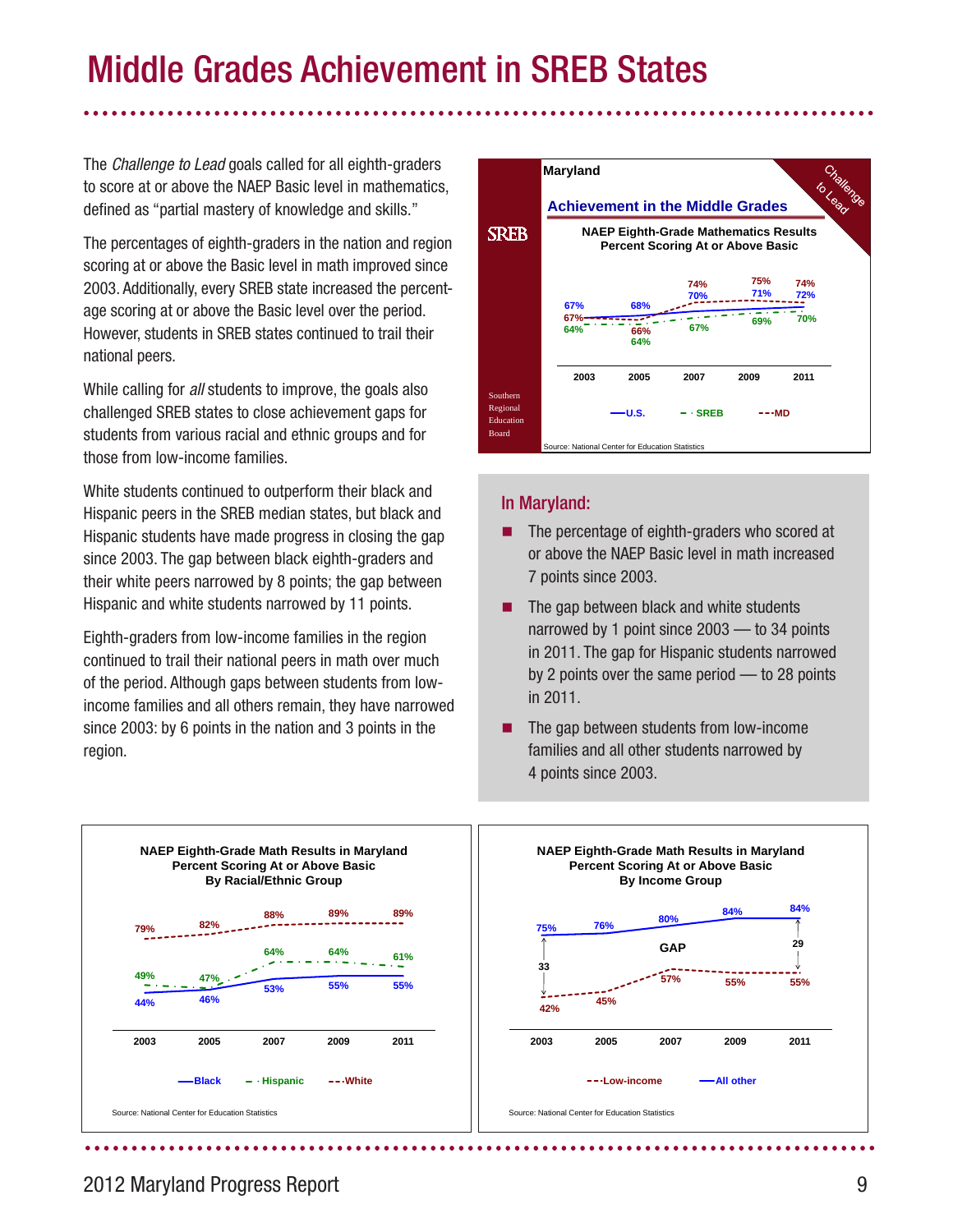# School Performance Standards in SREB States

State academic standards are fundamental to public elementary and secondary education. SREB states were leaders in increasing the rigor in their state standards over the last 10 years.

The *Challenge to Lead* goals called for SREB states to get their standards "right" in reading and mathematics, as well as other subjects. All states have established academic standards that serve as a guide for the development of curriculum. The standards identify the knowledge and skills in specific subjects that students should master at each grade level.

But developing these initial standards was only part of the job. States then developed tests and established cut scores to measure whether students met the standards.

If similar or higher percentages of students met a state's standards as scored at or above the NAEP Basic level in reading or math, the standards likely were too low. SREB considered results similar if they were within 5 points of each other. If results on state standards were closer to the NAEP Proficient level than the Basic level, state education officials can be confident that their standards are set about right.

In 2011, seven SREB states had eighth-grade reading standards that appeared about right compared with NAEP results, and nine had reading standards that appeared low. For the same year, six SREB states had eighth-grade math standards that appeared about right compared with NAEP results, and 10 had math standards that appeared low.

If state standards are too low, they do not challenge students sufficiently. They leave too many students unprepared for the next grade level and for high school and beyond.

Many SREB states have revised their standards, assessments or cut scores to measure student achievement better. As part of a push to implement more rigorous, college- and career-ready standards, every SREB state adopted either the Common Core State Standards or other rigorous standards since the *Challenge to Lead* goals began.



- $\blacksquare$  The percentage of eighth-graders who met state standards in math was lower than those scoring at or above the NAEP Basic level but higher than those scoring at or above the Proficient level in 2011.
- $\blacksquare$  The percentage of eighth-graders who met state standards in reading was similar to those scoring at or above the Basic level but higher than those scoring at or above the Proficient level in the same year.
- $\blacksquare$  This means the state standards for eighth-grade math appeared about right, and those in reading appeared low.

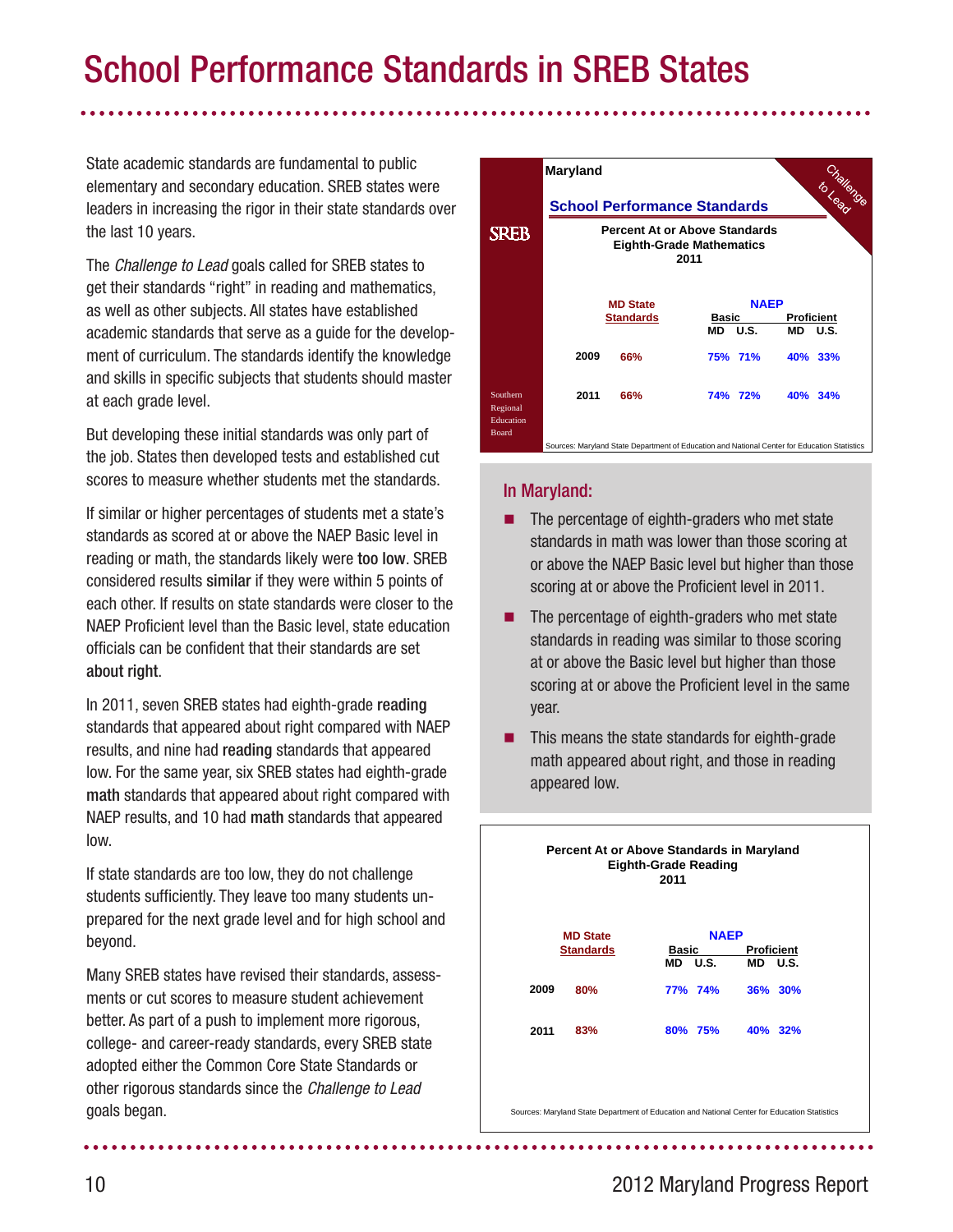# High School Graduation in SREB States

The *Challenge to Lead* goals called for SREB states to exceed the national percentage of all groups of students graduating from high school each year.

The Averaged Freshman Graduation Rate (AFGR) in the SREB median states in 2009 trailed the U.S. rate by 1 percentage point, the smallest gap for all the years the rate was calculated, back to the 1990s. The region narrowed this gap by almost doubling the graduation rate growth over the decade — 8 percentage points compared with 5 points in the nation.

Ten SREB states saw their graduation rate increases outpace the nation's from 1999 to 2009. As a result, graduation rates in six SREB states exceeded the national rate, and two more states were within 1 point of exceeding it.

Black and Hispanic students in SREB states made progress compared with their peers nationwide. In 2009, graduation rates for both black and Hispanic students in the region exceeded national rates. This growth over the decade outpaced national growth by 2 percentage points each for black and Hispanic students.

Both groups, however, still trailed their white counterparts by wide margins, although with smaller gaps than their national peers. In 1999, the graduation rate gaps between white and black students were 17 percentage points in the region and 23 in the nation. The gaps shrank over the decade to 13 points in the region and 18 in the nation, and they remained stubbornly large.

Hispanic students in the region maintained smaller graduation rate gaps than their national counterparts, but this gap grew slightly over the decade, from 8 percentage points to 9 points. This gap, however, was about the half the size of the national gap between white and Hispanic students, which remained flat — 16 percentage points over the decade.

SREB states can improve their high school graduation rates by raising the bar for *all groups* of students. This is especially true for black and Hispanic students, who trailed their white counterparts over the decade.



- $\blacksquare$  The graduation rate increased 3 percentage points from 1999 to 2009, exceeding the rate for the nation and the region over the period.
- The graduation rate gap between black and white students widened from 1999 to 2009 by 1 point. The gap between Hispanic and white students widened by 3 points.

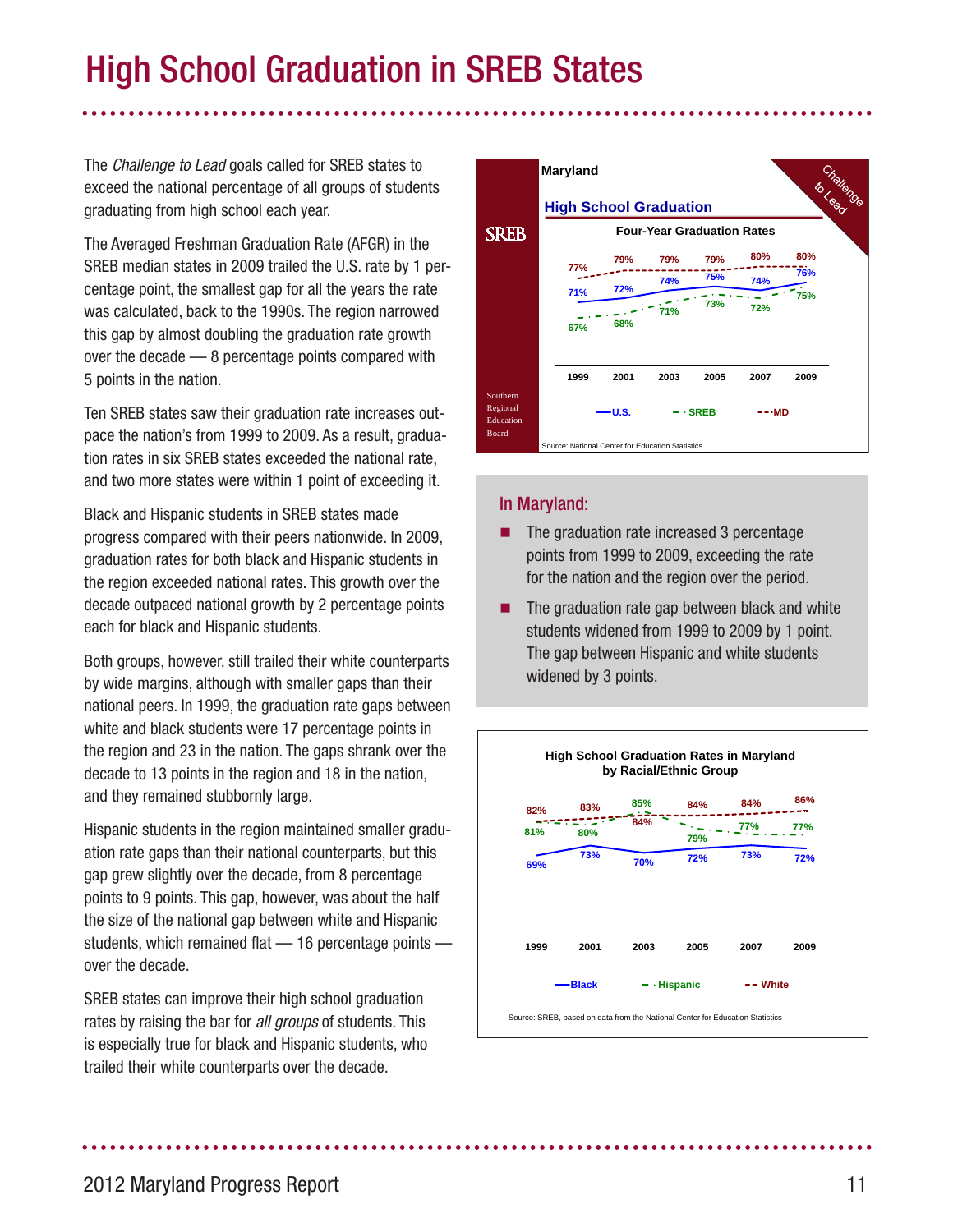# High School Progression in SREB States

More students are retained in ninth grade than in any other grade. In the nation, schools enrolled 11 percent more ninth-graders in 2010 than eighth-graders in 2009. In the SREB states, 13 percent more ninth-graders enrolled in 2010 than eighth-graders in 2009.

From 2000 to 2010, this so-called "ninth-grade enrollment bulge" decreased across the nation by 2 percentage points and in SREB states by 3 points. Eight SREB states saw their ninth-grade enrollment bulge decrease over the decade. In 2010, the bulge in SREB states ranged from 6 points to 18 points.

It is important to decrease the ninth-grade enrollment bulge if states are to increase their high school graduation rates. Some SREB state leaders who analyzed the reason for their ninth-grade bulge determined that the underlying causes for failures were complex. In more than one state, they traced the source to inadequate preparation in reading and math in the early grades.

While failure is most prevalent in the ninth grade, it is not the only year in high school for concern. States also need to increase the percentage of students who move successfully from ninth to 12th grade in three years.

Education leaders in SREB states can measure this progression — known as grade-level "promoting power." By doing so, they can pinpoint in which grades students are struggling. In those SREB states where the percentage of students moving from ninth grade to 12th grade on time increased over the decade, the high school graduation rate also increased.

Once students make it to their senior year of high school, they still need to complete their final requirements for a diploma and chart a path toward college and careers. However, many students disengage from school during the 12th grade. Nationally, 89 percent of students who began the school year as seniors in fall 2007 graduated in spring 2008. Seniors in SREB states fared slightly better: 90 percent of students who began the year as seniors in 2007 graduated in spring 2008.



- $\blacksquare$  The ninth-grade enrollment bulge did not decrease from 2000 to 2010. It grew 4 percentage points to 117 percent by 2010.
- Maryland's ninth- to 12th-grade promoting power remained flat at 78 percent from 2000 to 2010.

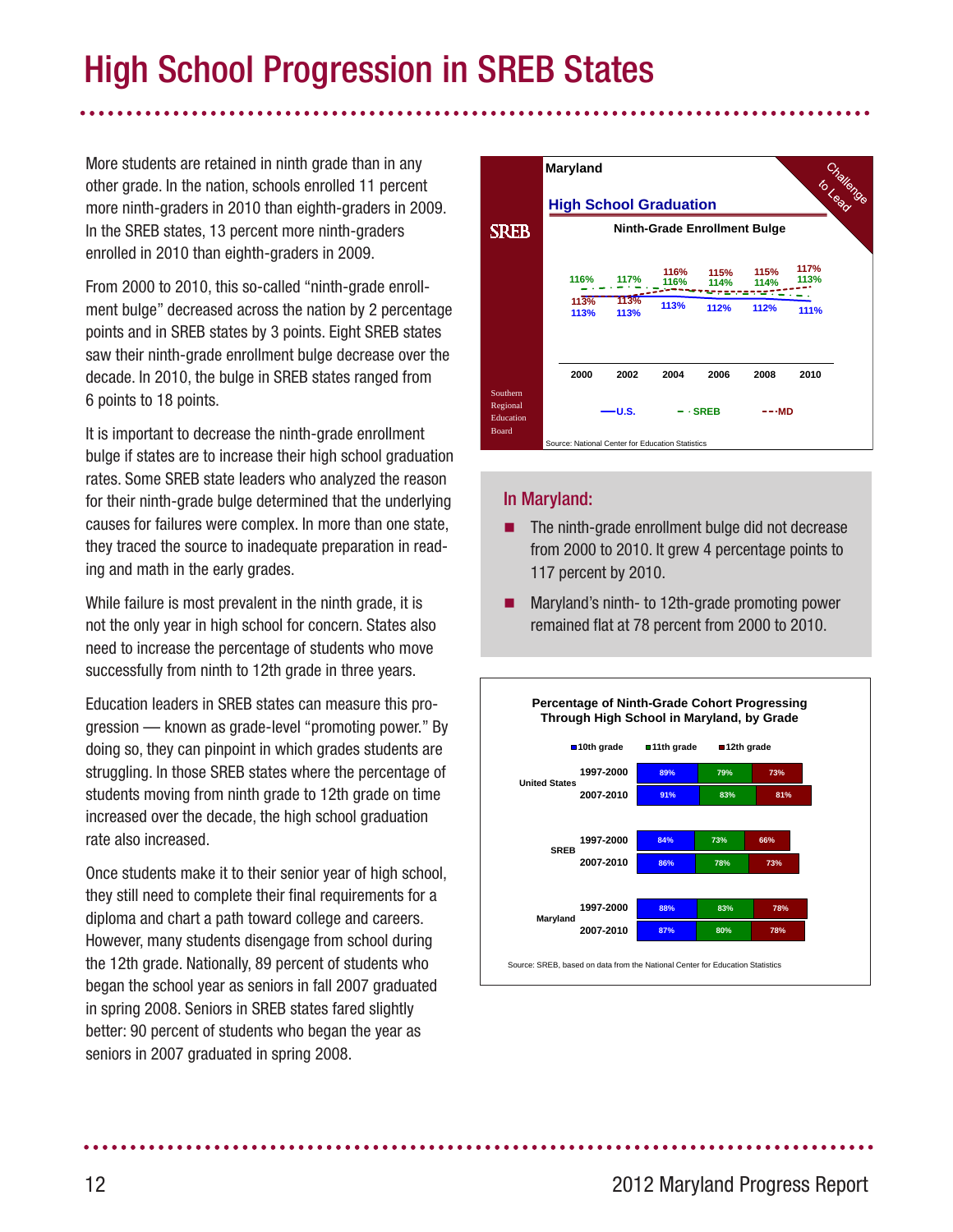The *Challenge to Lead* goals called for SREB states to provide students with solid academic preparation for success beyond high school graduation. SREB states have used high school exams for many years to measure student progress on state standards toward achieving this goal.

As SREB states raised academic standards after 2002, they designed and implemented a new generation of high school exams to align to the new standards and tie assessment results to state and federal school accountability measures.

In 2002, 12 SREB states administered statewide comprehensive exams only, two used end-of-course exams and one state used both. One state did not administer any statewide high school exams. Usually given in 10th or 11th grade, statewide **comprehensive exams** assess whether students have met minimum academic standards based on content learned over a number of years.

Since then, 13 SREB states implemented statewide **endof-course exams**, generally considered a better measure of student performance, because they assess knowledge and skills at the conclusion of a particular course. End-ofcourse exams in subjects such as Algebra II and English III may have greater potential to measure students' readiness for college than comprehensive exams.

In 2012, 12 SREB states tie their student exam results to earning a regular high school diploma, making these exams high-stakes. Several states also use the results of end-of-course exams to calculate a percentage of students' final grades for the course in which they were assessed. In four SREB states, students' scores on statewide exams do not affect their ability to graduate.

The changes to high school exams over the past decade attest to the continuing evolution of statewide assessments. In 2012, six SREB states require both end-of-course and statewide comprehensive exams for graduation, but now they are phasing out their comprehensive exams.



- The Maryland High School Assessments test students in Algebra I/data analysis, English II and biology.
- Passing these end-of-course exams is required to graduate from high school.

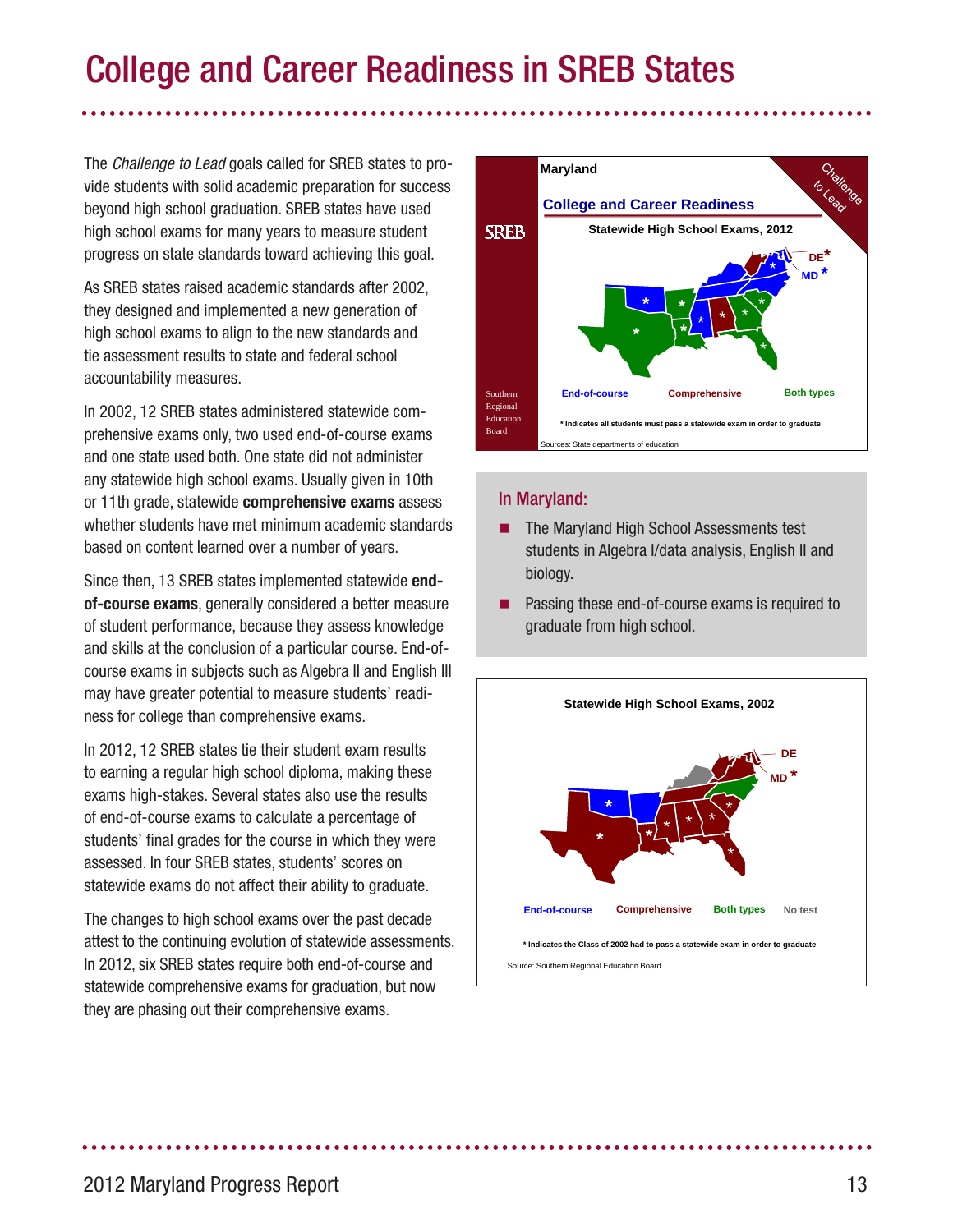The *Challenge to Lead* goals recognized that having high school students participate in the Advanced Placement (AP) program was a good way for them to prepare for college and careers. Research shows that students who take AP courses and attempt the related exams are more successful academically as college freshmen — even if they do not pass the exams.

The goals called for graduating seniors in SREB states to *take* AP exams while in high school at rates higher than the national rate. Since 2004, nine SREB states have led the nation in the percentage of graduating seniors who took at least one AP exam while in high school. Six currently do.

The goals also called for graduating seniors in SREB states to *pass* AP exams at rates higher than national rates. A score of 3 or higher is considered "passing" because most colleges award credit toward freshman course requirements to students who achieve this score. Although the region as a whole has not exceeded the national rate, it has equaled it every year since 2006. Six SREB states met this goal over the decade; four currently do.

In addition, many SREB states — together with the College Board — promoted greater equity of access in the AP program for black and Hispanic students. These efforts resulted in higher participation and passing rates for both groups. The College Board considers states to have reached "equity" when the proportion of black or Hispanic seniors who are successful on AP exams equals or exceeds their proportion in the overall graduating class in each state.

SREB states lead the nation in participation and passing rates for both black and Hispanic seniors in AP courses. In 2011, 12 states had closed the equity gap for Hispanic students. No state in the region — or in the nation had closed the gap for black students.



- $\blacksquare$  In 2011, 46 percent of graduating seniors had taken at least one AP exam in high school, up 24 percentage points from 2001.
- Over the decade, the percent who passed at least one AP exam grew 13 points, to 28 percent in 2011 — the highest passing rate in the nation.
- The equity gap closed for Hispanic seniors and narrowed for black seniors since 2001.

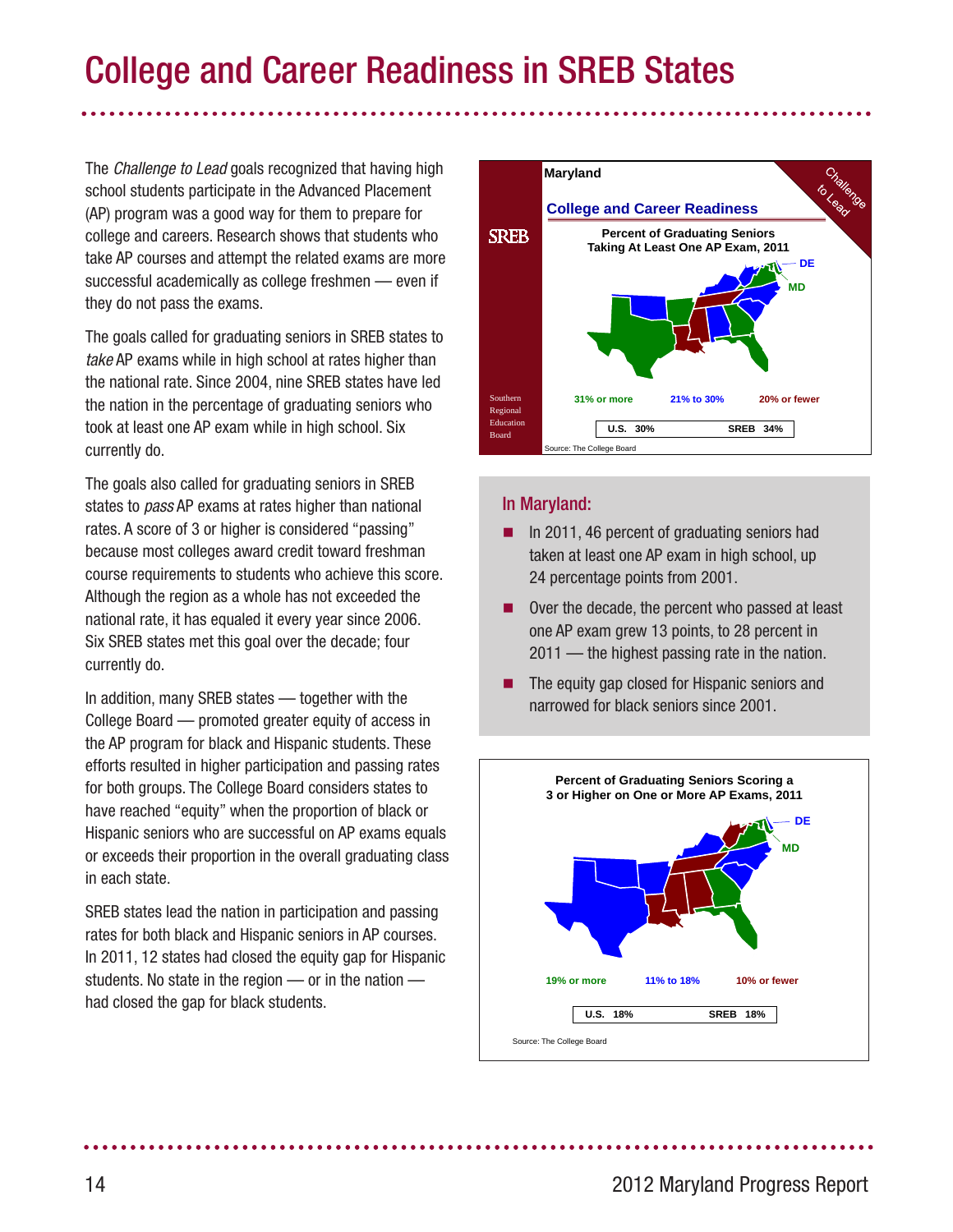The *Challenge to Lead* goals identified students' performance on college admission tests as an indicator of readiness for college and careers. In half of the SREB states, the SAT is the dominant test. The number of students nationwide taking the SAT grew 12 percent — from about 1.5 million students in 2006 to over 1.6 million in 2011. The number in the region grew even faster — from roughly 493,000 to 581,000 students, or 18 percent over the same period.

In 2006, the College Board added a writing section to the verbal and math sections that comprise the SAT. Each section of the test is valued at 800 points, so the composite test has a potential score of 2400 points. From 2006 to 2011, the U.S. average composite SAT score (verbal, math and writing) fell 18 points. It also dropped in every SREB state over the period.

Closing achievement gaps among racial and ethnic groups has been a central theme of the *Challenge to Lead* goals. Yet SAT scores indicate that gaps are not closing for high school seniors. No SREB state in which the SAT is the dominant college admission test reduced the gap in scores between black and white seniors or between Hispanic and white seniors.

Average SAT scores are related to the percentage of seniors who took the test while in high school. When the percentage is small, the students typically are the most motivated and academically prepared, and the average score is usually high. As more students take the test, the group more nearly represents a cross section of students, and the average score may drop.

The percent of black and Hispanic seniors in the region who had taken the SAT while in high school increased from 2006 to 2011, while the percent of white seniors decreased over the same period.



- n In 2011, 74 percent of seniors had taken the SAT while in high school, up 3 percentage points since 2006. The percent of black and Hispanic seniors who had taken the SAT also increased.
- $\blacksquare$  The average composite SAT score decreased by 19 points from 2006 to 2011.
- $\Box$  Over the period, gaps widened between black and Hispanic seniors and their white peers.

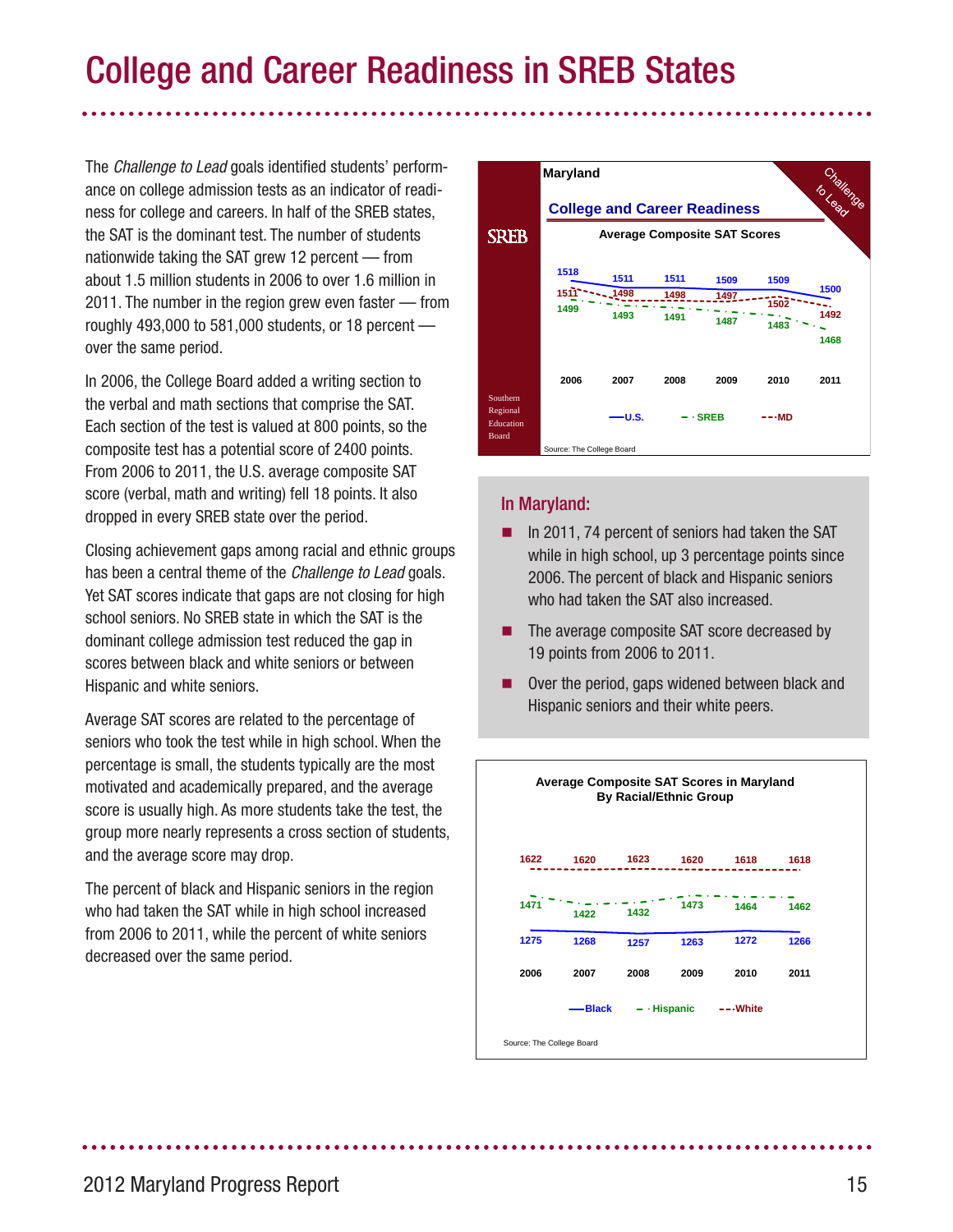The *Challenge to Lead* goals called on states to help career/technical (CT) students complete a core of rigorous academic courses and a series of career and technical courses, plus pass appropriate exams.

Through its *High Schools That Work (HSTW)* program, SREB validated that career pathways comprising a series of CT courses linked with college-preparatory courses can improve student readiness for postsecondary education and careers. Having more students complete these pathways also can lead to improved high school graduation rates.

The 2010 *HSTW* Assessment measured 12th-graders' achievement in reading, mathematics and science. About half of the students completing a career pathway in SREB states met the *HSTW* college-readiness goals in reading and math. Students who completed a more *rigorous* pathway — which included Algebra II — were significantly more likely to meet the goals in reading and math. In 2010, 71 percent of these students completed the goal in reading and 66 percent did in math.

Strong support from teachers, parents and counselors is a critical motivator for students who take the rigorous CT pathways. In the SREB median states, 63 percent of students who took rigorous pathways reported that they had done so because of the additional encouragement. Taking these courses required the students to apply academic knowledge to complex hands-on projects; in doing so, they developed college- and career-readiness skills.

An SREB Governor's Committee called on states to broaden the concept of academic rigor by joining career pathways with a college-ready core. Two SREB programs help states achieve the broader concepts of rigor associated with the pathways. SREB's *Preparation for Tomorrow* consortium is a partnership of 12 states with privatesector groups that works on developing a series of career pathways that states will share. SREB also is partnering with the National Research Center for Career and Technical Education to develop 200 hours of training as instructional development for teachers.



- n In 2010, 50 percent of students completing a CT pathway met *HSTW'*s college-readiness reading goal; 43 percent met it in math.
- $\blacksquare$  Of students completing a rigorous career pathway including Algebra II, 65 percent met *HSTW'*s reading goal; 59 percent met its math goal.
- $\blacksquare$  Of students taking rigorous pathways, 59 percent got strong support from a parent, teacher or counselor to take the pathway.

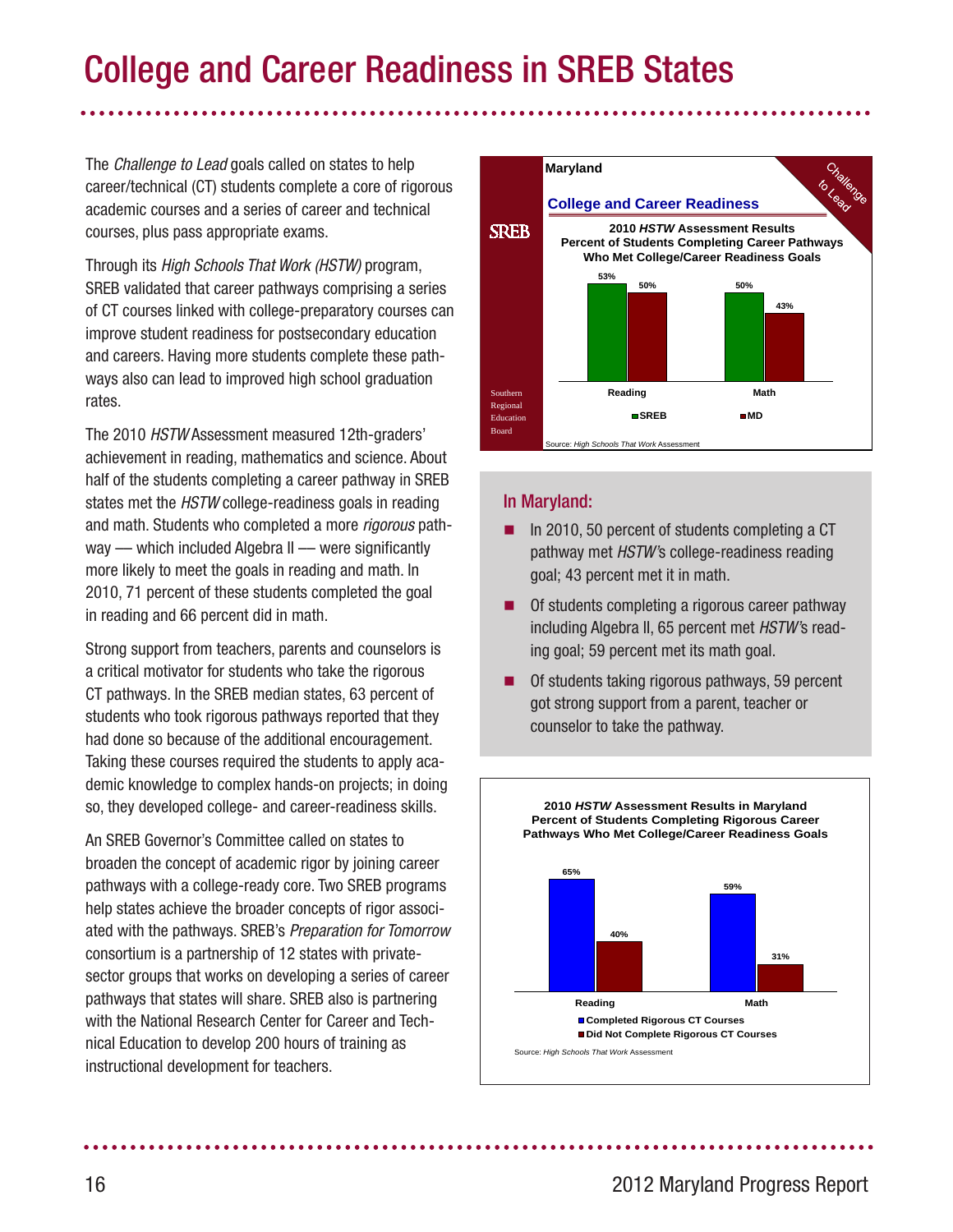# Adult Literacy and Job Training in SREB States

The *Challenge to Lead* goals called for more adults without a high school diploma to pass GED tests. All adults in SREB states need high school credentials to earn higher wages — even those already in the work force. However, nearly 8.5 million working-age adults ages 25 to 64 in the region did not have a high school credential in 2010.

In SREB states, the majority of GED recipients in 2010 were 16 to 24 years old. This suggests that adult education and GED programs are used primarily by recent high school dropouts. Adults ages 25 to 49 without high school credentials represent many more individuals but a much smaller percentage of those who earn a GED credential.

In the nation, 27 percent of GED credentials awarded in 2010 went to 16- to 18-year-olds. Another 37 percent went to young adults 19 to 24 years old, 33 percent went to 25- to 49-year-olds, and 3 percent went to adults 50 and over.

In SREB states, 29 percent of GED recipients were 16 to 18 years old, 36 percent were young adults ages 19 to 24, 33 percent were 25 to 49, and 2 percent were 50 and over.

The SREB report *A Smart Move in Tough Times: How SREB States Can Strengthen Adult Learning and the Work Force* (2010) advised states to invest state tax dollars in adult education. Working-age adults with at least a high diploma or GED credential earn more than those without credentials.

These adults are more likely to be employed. In 2010, the national employment rate was 14 percentage points higher for adults with high school credentials than for their less-educated U.S. peers. In the SREB median states, the rate was 15 points higher than for their regional peers.

In the United States, a working-age adult with a high school credential earned on average about 70 percent more than someone who had not earned a credential.

If policy-makers pay more attention to the education needs of working-age adults, they make a solid investment in their work forces, industries, communities and nation.



- $\blacksquare$  Over two-thirds of GED credentials in 2010 were awarded to 16- to 24-year-olds. Adults ages 25 to 49 earned 29 percent of awards.
- $\blacksquare$  The GED pass rate of 64 percent trailed the national and regional rates in the same year.
- $\blacksquare$  The employment rate for working-age adults with high school credentials was 12 percentage points higher than for their less-educated peers.

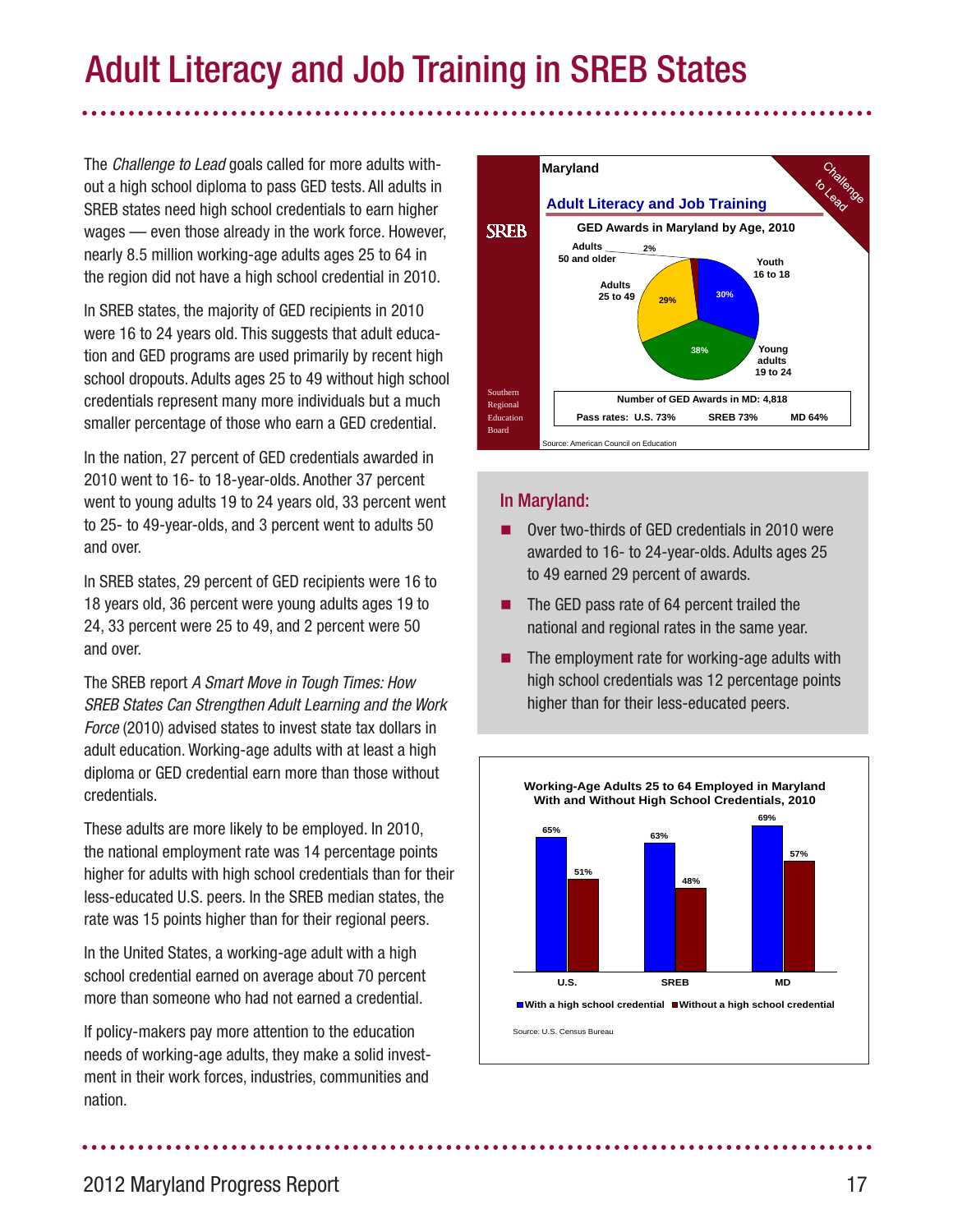### Postsecondary Degrees and Certificates in SREB States

Helping higher percentages of recent high school graduates enroll in and complete their freshman year of college is key to reaching one of the *Challenge to Lead* goals for the percentage of adults who earn college degrees or technical certificates in SREB states to exceed the national rate.

Every SREB state increased the college enrollment rate for recent high school graduates from 2000 to 2010. The region also met or exceeded the national rate four times over the decade.

The "first-year persistence rate," the percentage of freshmen who return for a second year, has remained relatively steady in the region since 2000. Twelve SREB states increased their persistence rates over the decade, and five did so at a rate that exceeded the region.

A key performance indicator for four-year colleges and universities is the six-year graduation rate. Yet colleges and universities can only count students in their graduation rates who enter as freshmen and remain at the same institution, excluding part-time students and students who transfer.

In 2010, the region trailed the nation in the percent of these freshmen who graduated from four-year colleges and universities within six years of enrolling. Even so, six SREB states exceeded the nation for freshmen who entered college in 2004 and graduated by 2010.



- The percentage of first-time, full-time freshmen who graduated within six years decreased 2 points from the 2001 cohort to the 2004 cohort. However, the graduation rate exceeded the nation in 2010.
- $\blacksquare$  The enrollment rate of recent high school graduates increased 11 points from 2000 to 2010.
- $\blacksquare$  The first-year persistence rate increased 1 point over the decade.

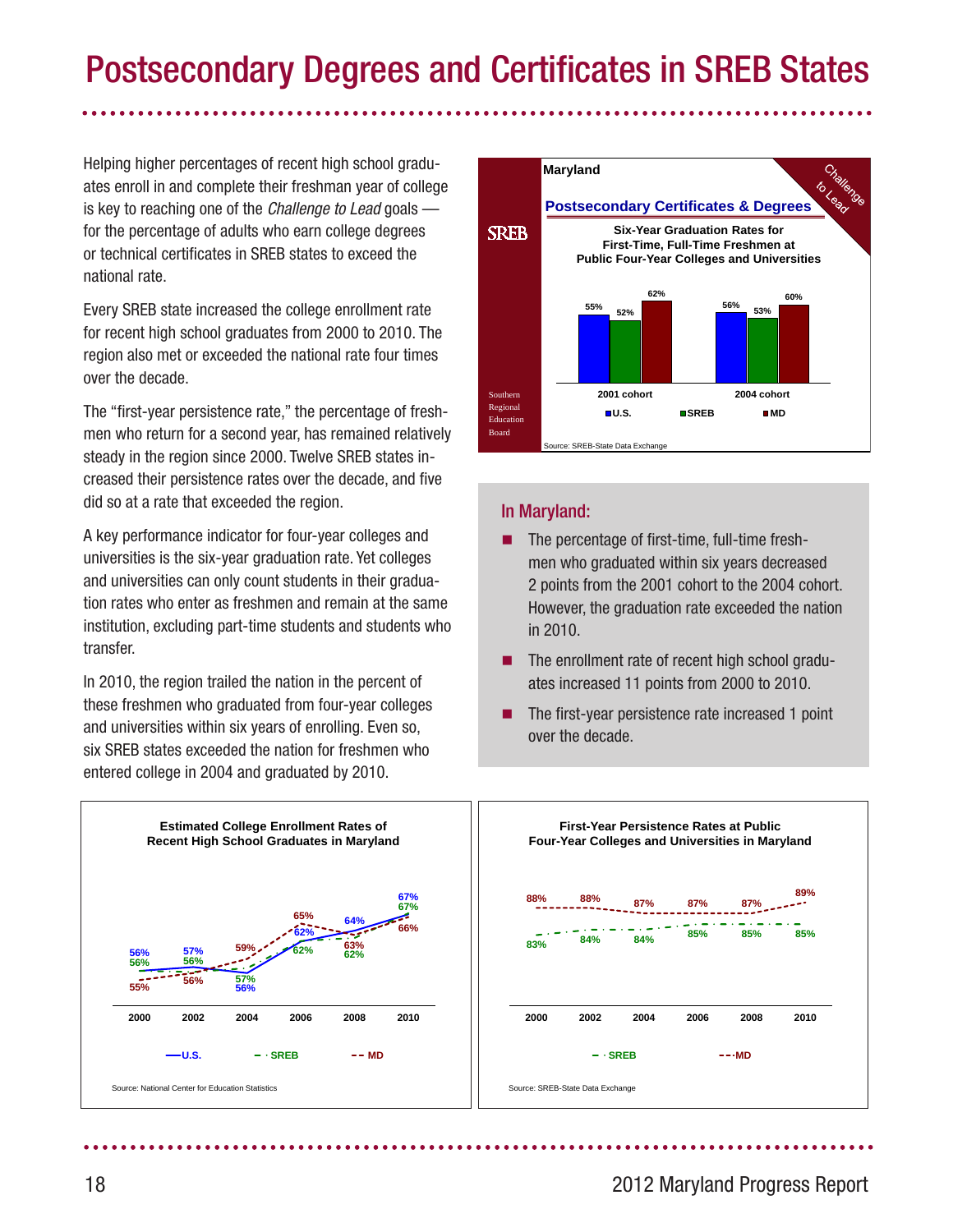# Postsecondary Degrees and Certificates in SREB States

The *Challenge to Lead* goals called for SREB states to provide sufficient student financial aid to raise postsecondary education enrollment and completion rates above national averages.

State leaders often ask whether college is priced beyond the reach of too many students. Federal aid provides grants, tax credits and loans. But loans only help students and their families stretch out the payments. Even with grants and tax credits, shortfalls — or gaps — often remain. State aid needs to help families fill these gaps.

The median one-year costs (tuition, fees, room and board) to attend a public four-year college or university in SREB states ranged from \$10,060 to \$19,140 in 2011. Families are expected to help pay these costs, and they receive notice of how much their contribution is expected to be based on tax records — as a part of the federal financial aid process.

Need-based grants often do not cover a family's financial responsibility. Federal Pell Grants are available to students from low-income families, but the proportion of college costs covered by these grants has declined steadily over the decade. The maximum award in 2011 was \$5,550 for the neediest students — those whose families make about \$23,000 annually. Eligibility dropped to zero for students from households that earned about \$50,000 or more.

All students whose families pay taxes also are eligible for the federal American Opportunity Tax Credit, up to \$2,500. Previously, these credits were not available to families who received a federal income tax refund. As part of the 2009 American Recovery and Reinvestment Act, up to 40 percent — or \$1,000 — of this tax credit is now refundable.

Yet family contributions, grants and tax credits taken together did not cover the median costs at a public fouryear college for students from median-income families in any SREB state in 2011. **The affordability gap for median-income families in SREB median states was \$6,920 in 2011.**



#### In Maryland:

- $\blacksquare$  A typical student from a family with a median income needed about \$7,100 in state or institutional aid to afford college without loans in 2011.
- $\blacksquare$  More than half of college seniors graduated with loan debt, averaging \$21,750 in 2010.

All SREB states provide some combination of need-based and merit aid to bridge the gap. But this aid often does not fill the gap completely, forcing students and parents to find the money in other ways, including loans.

Nearly two-thirds of U.S. college seniors graduated with debt in 2010. The average debt for these students was \$25,250. In addition, the current economic climate has made it difficult for recent college graduates to get jobs and begin repaying their college loans.

If employment prospects for these graduates continue to decline and student debt continues to climb, more students may choose to enroll part time, delay attending or not go to college at all.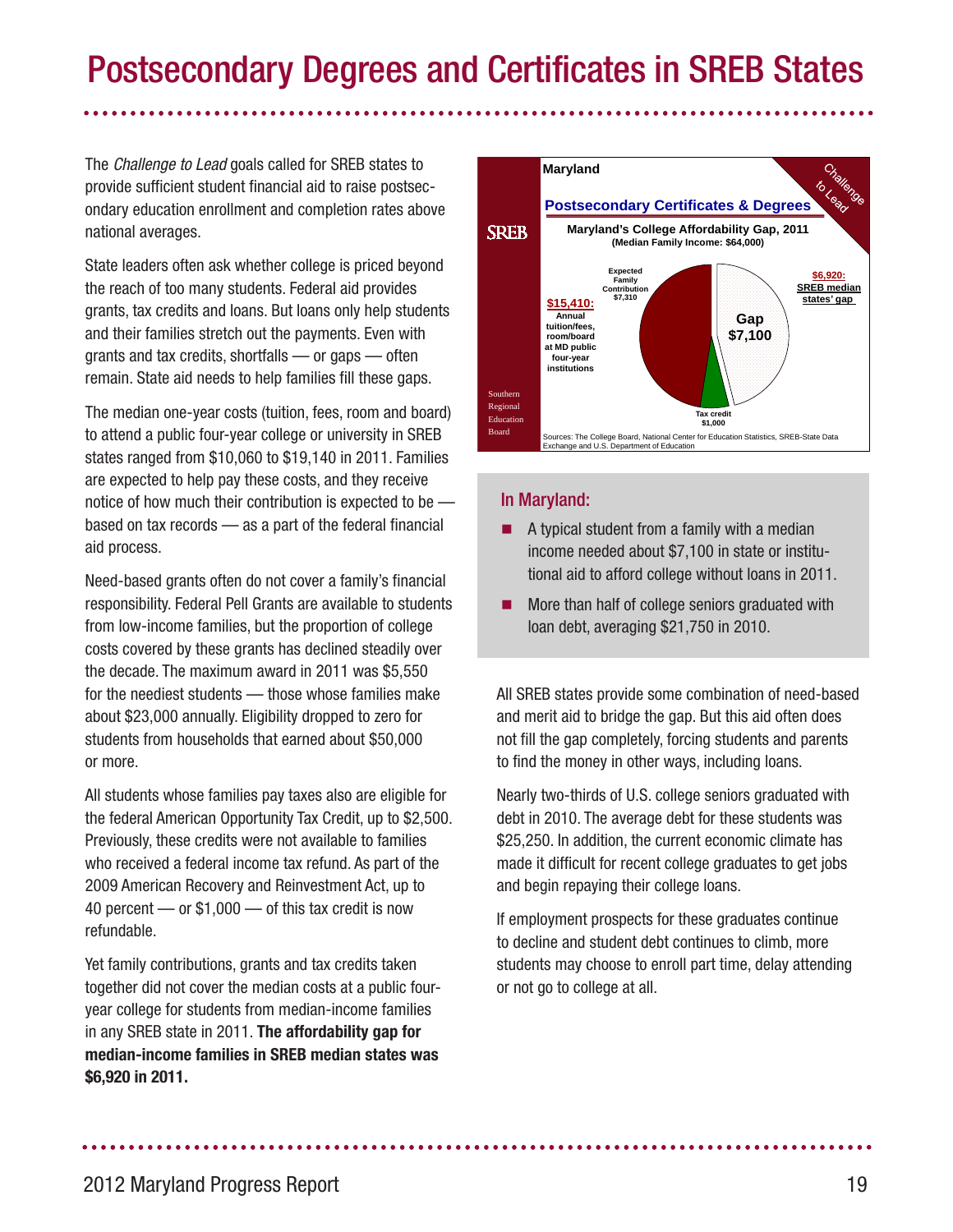### Postsecondary Degrees and Certificates in SREB States

The *Challenge to Lead* goals called for SREB states to increase the percentage of adults with postsecondary degrees to above the national average. The number of adults with degrees in each state depends largely on the number of students who graduate from colleges and universities *in the state*. But it also depends on the movement of college graduates *among states*. In the late 1990s, several SREB states attracted college graduates to "knowledge industries," and many of them stayed. In other states, college graduates left when job opportunities were not available locally.

Over the past 10 years, state efforts to increase the number of adults with bachelor's degrees generally focused on increasing college enrollment and improving first-year retention. Other state efforts included better access to postsecondary education, more student financial aid and working to reduce graduation gaps between groups of students. States should continue efforts to enroll more working-age adults without college degrees and assist them as they seek to earn a postsecondary credential.

In SREB states, 27 percent of working-age adults ages 25 to 64 in 2010 had at least a bachelor's degree, only 3 percentage points lower than in the United States. This rate remained the same as in 2005 for the region but improved 1 percentage point for the nation. In 2010, the percentage of adults with a bachelor's degree varied widely among SREB states — from 19 percent to 38 percent.

Since 2000, SREB states have worked hard to reach national rates for bachelor's degree attainment across all racial groups. In 2010, 31 percent of white adults had a bachelor's degree, 3 percentage points lower than their national peers. Black adults were only 1 percentage point lower than their national peers at 18 percent. Hispanic adults surpassed the rate for their national peers by 1 percentage point.

In 2010, 35 percent of working-age adults in the SREB region had at least an associate's degree, compared with 38 percent in the United States. Since 2005, this rate improved 1 percentage point for both the region and the nation.



- In 2010, 38 percent of adults ages 25 to 64 had bachelor's degrees or higher, a higher percentage than in the nation and region.
- $\blacksquare$  Percentages of black, Hispanic and white adults with bachelor's degrees exceeded the national and regional rates for their peers.
- In 2010, 44 percent of adults had associate's degrees or higher, 6 percentage points higher than the national rate.

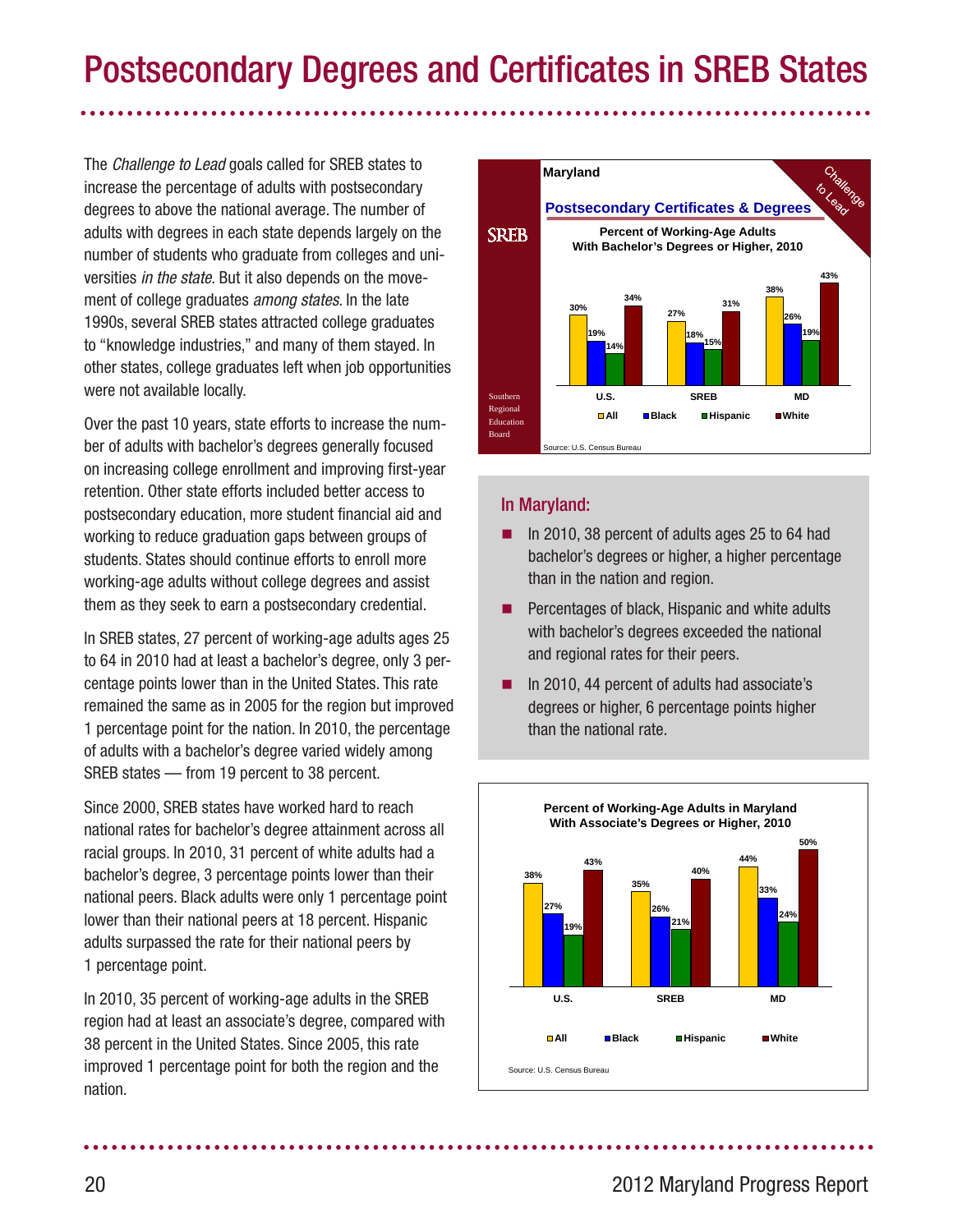# College and University Faculty in SREB States

The *Challenge to Lead* goals called for SREB states to ensure that salaries and benefits for college and university faculty members are competitive in the marketplace. To attract top faculty, colleges and universities need to compete in a national labor market, particularly in such disciplines as mathematics, science, engineering and business. SREB states, however, continue to trail the nation in faculty salaries.

In 2011, the SREB average salary for faculty members at public four-year colleges was \$73,955 — 95 percent of the national average. At public two-year colleges, it was \$51,831 — 84 percent of the national average. Salaries in SREB states increased in the decade since 2002 but at about the same rate as salaries in the nation.

Some policy-makers point out that if the local cost of living is lower than regional or national averages, it would seem to be appropriate for local compensation packages to be lower. Yet with the exception of obvious differences (such as real estate prices), living costs are generally the same throughout the continental United States. As a result, colleges and universities need to offer competitive compensation packages, especially in high-demand subjects.

Many colleges and universities have increased their reliance on part-time faculty and teaching/research assistants. The use of part-time instructional staff at four-year colleges exceeded 50 percent of all faculty nationwide in 1998. That point came five years later in SREB states.

By 2010, the proportion of part-time instructional staff surpassed that of full-time faculty in 14 SREB states. In these states, part-time instructional staff increased by as much as 22 percent in some states and as little as 3 percent in others. **50%**



- $\blacksquare$  The average full-time faculty salary at public four-year colleges and universities in 2011 was \$9,385 higher than the national average and \$13,367 higher than the regional average.
- $\blacksquare$  The average faculty salary at public two-year colleges in 2011 was \$4,045 higher than the national average and \$13,643 higher than the regional average.
- More than half of the faculty in public four-year colleges and universities were part time in 2010.

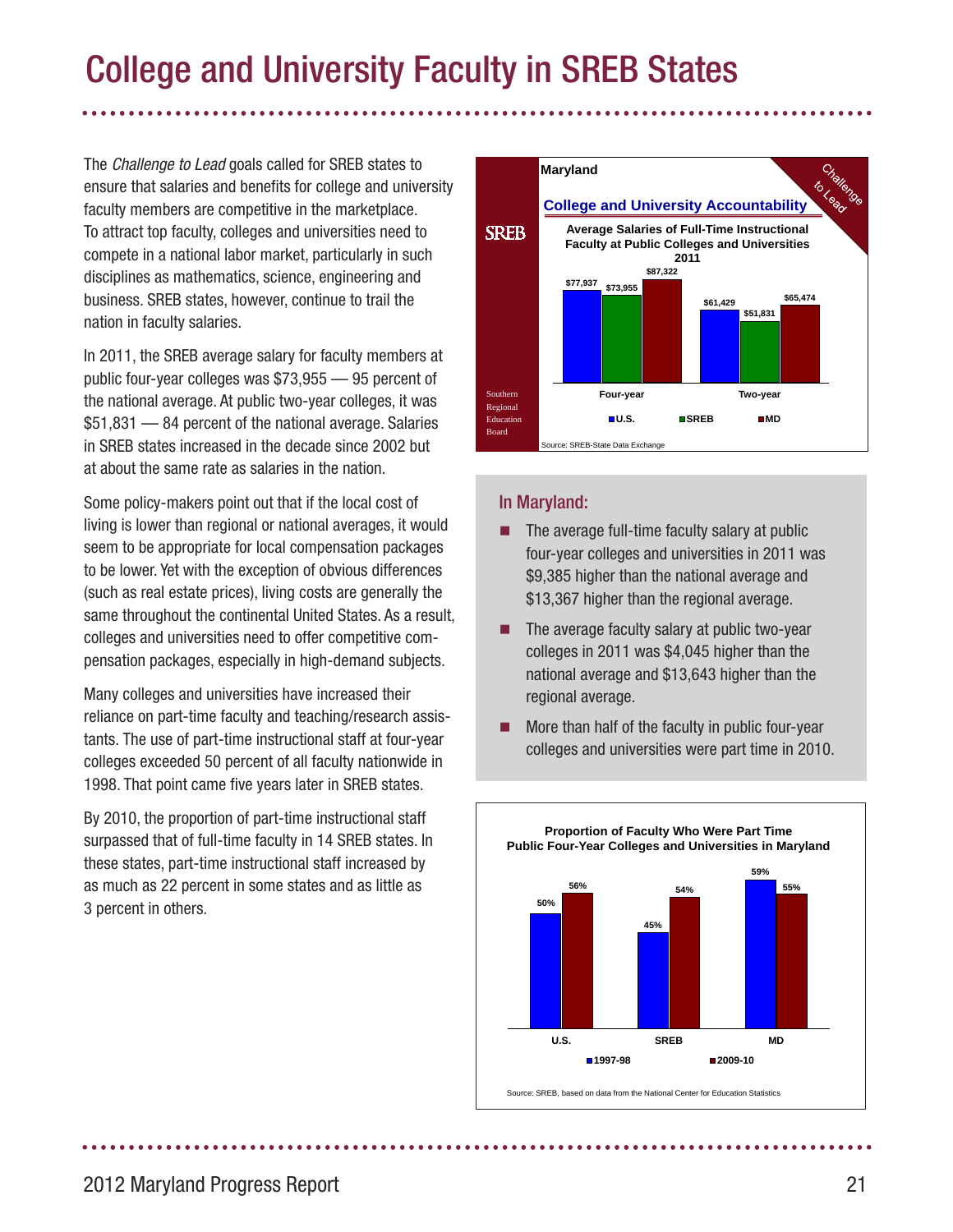### Qualified Teachers in SREB States

The *Challenge to Lead* goals called for SREB states to ensure that salaries, benefits and incentives for teachers are competitive in the marketplace. States need teachers who have mastered both their subjects and the skills needed to teach children effectively.

Average pay for beginning teachers is one way to compare your state's ability to compete with surrounding states, the region and the nation in attracting high-quality candidates for potential teaching jobs in your schools.

New research shows the importance of keeping good teachers. High teacher turnover is related to poor student performance. It also comes at a high financial cost; some estimates indicate that replacing teachers who leave their jobs costs states across the nation over \$2 billion a year.

Turnover is highest among beginning teachers. States should consider incentives that are designed to support new teachers and promote the longevity of effective teachers in the profession.

States also may need to provide incentives for teachers who fill specific needs, such as teaching in particular high-need subjects — including science, math and special education –– or geographic locales that have a difficult time attracting qualified candidates.

Beginning teachers in the SREB median states have earned slightly higher average salaries than beginning teachers in the nation since 2007.

After adjusting for cost of living, 12 SREB states had higher beginning teacher salaries in 2011 than in the nation, and eight states paid salaries above the SREB adjusted median salary.



- $\blacksquare$  The average salary for a beginning teacher in 2011 was higher than the averages for its neighboring states — and higher than the median in the nation and the region.
- When adjusted for cost of living, the average salary for a beginning teacher was lower than the median in the nation and the region.

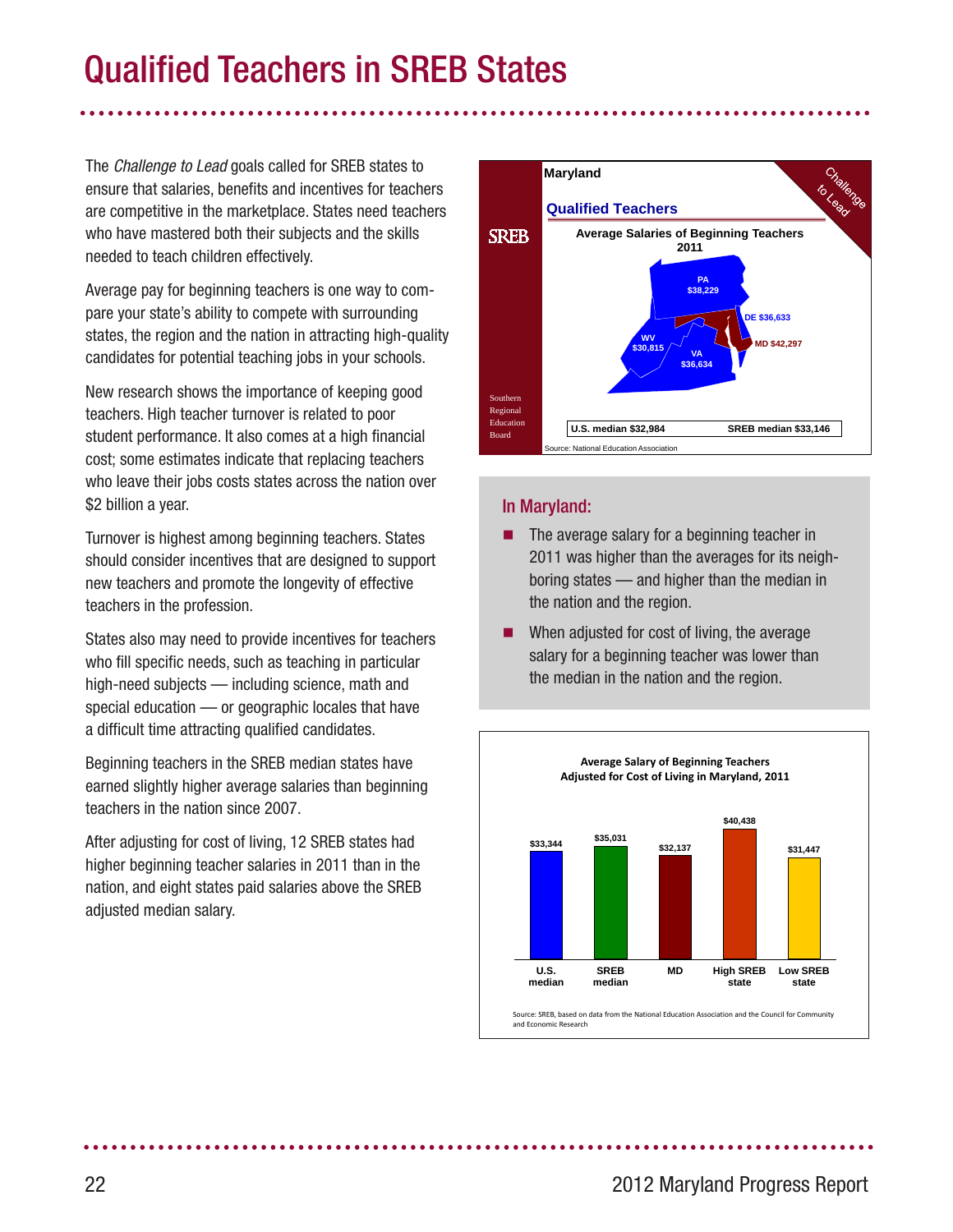# School Leadership in SREB States

When school principals know how to *lead instruction*, they can improve both teacher effectiveness and student learning.

Since 2001, SREB's Learning-Centered Leadership Program has worked with state education agencies, universities and leadership academies to assess leadership programs to ensure school principals have the knowledge and skills to be strong instructional leaders. The program evaluations have included the following six indicators since 2002.

- 1. Leadership standards that clearly articulate a vision of instructional leaders;
- 2. Collaborative recruitment and selection of future school leaders by universities and districts;
- 3. Redesigned leadership programs that emphasize curriculum, instruction and student learning;
- 4. Rich, field-based experiences that prepare candidates to lead school improvement;
- 5. Tiered, performance-based leadership licensure; and
- 6. Alternative pathways to leadership.

From 2002 to 2010 more than half of SREB states made substantial progress in developing leadership standards that support the principal as the instructional leader of a school.

Seven SREB states developed policies for planning principal succession that include criteria for rigorous leadership preparation programs and collaboration between universities and districts in selecting candidates.

Nine SREB states made substantial progress in redesigning leadership preparation programs that reflect the principal as the instructional leader of a school.

Twelve SREB states made progress in ensuring that leadership preparation programs include substantial fieldbased experiences and in the design and implementation of tiered, performance-based systems of principal licen-



#### In Maryland:

- Since 2002, the state initiated principal succession planning.
- $\blacksquare$  The state opened the preparation provider field to non-universities.
- $\blacksquare$  The state mandated that leadership preparation programs be redesigned and focused on principals as leaders of instruction.

sure. This means that, in most of the SREB region, more districts are overseeing field experiences, more field experiences are taking place in diverse school settings, and candidate performance is being assessed more rigorously.

The region gained little ground in the development of multiple pathways to school leadership (such as alternative licensure and preparation, and teacher-leader certification) and the creation of specialized state services and support for principals of low-performing schools.

SREB states can rightfully claim they have made substantial progress strengthening their leadership policies, but challenges remain.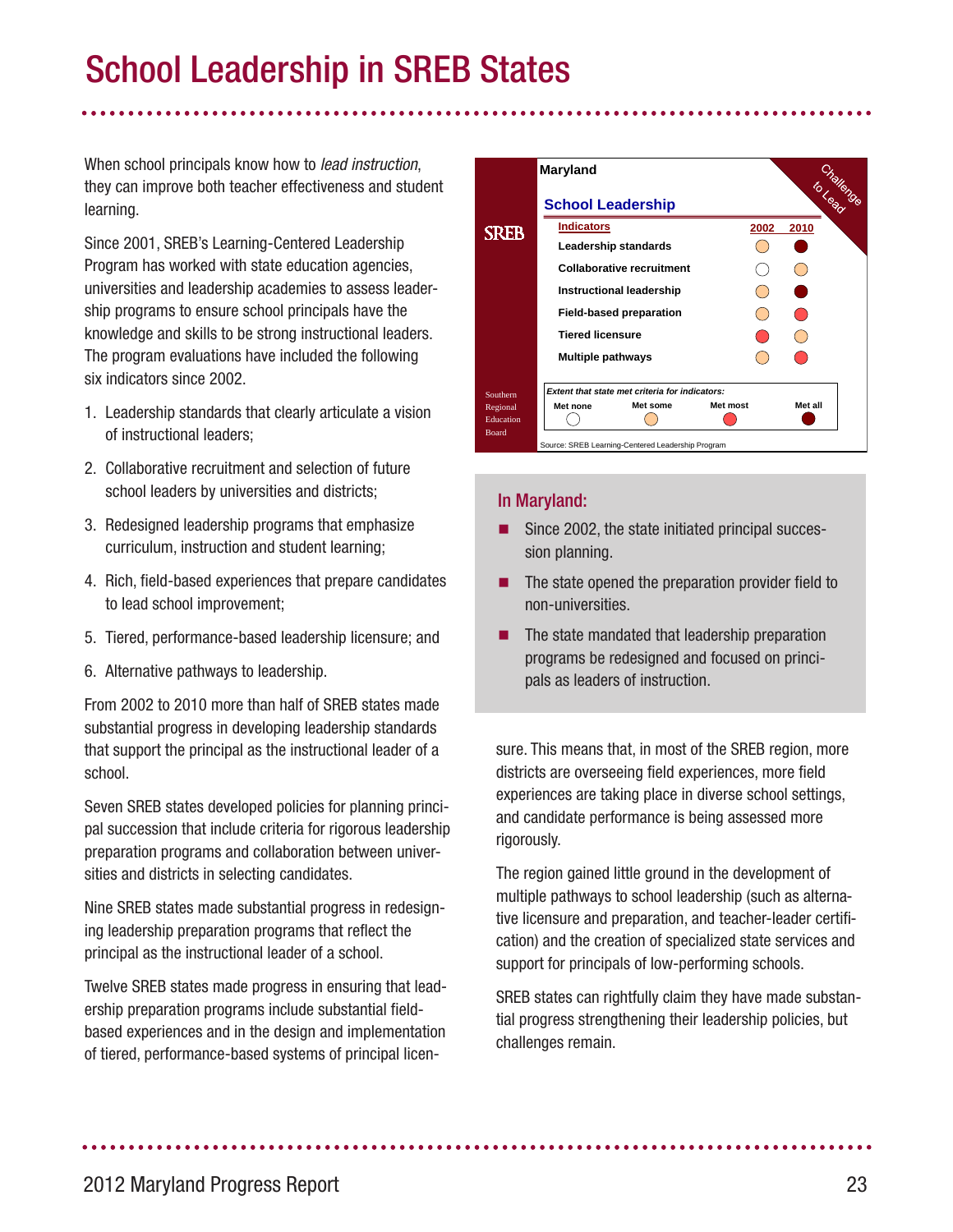# Education System Accountability in SREB States

Having and using high-quality data are vital to meeting the *Challenge to Lead* goals. They called on states to track student progress from prekindergarten through higher education and into the work force. This means that states must be able to link student data with other information, such as course-taking patterns, higher education success, and faculty qualifications.

Established in 2005, the Data Quality Campaign (DQC) supports the state development of data systems that can link information from multiple years and sources. DQC's initial campaign focused on the state implementation of 10 essential elements every longitudinal data system needs for success. In 2011, 14 SREB states reported that they had implemented all 10 of the elements.

DQC is currently helping states ensure better use of their data systems going forward. To support this goal, DQC has identified 10 action steps the states need to take to ensure effective data use to inform educators, policymakers and the public. By 2011, 15 SREB states reported that they were making progress implementing the following 10 action steps.

- 1. Link data systems from pre-k to work force;
- 2. Create stable support for data systems;
- 3. Develop data governance structures;
- 4. Build state data warehouses;
- 5. Provide for timely access to the data;
- 6. Create individual student progress reports;
- 7. Create reports using longitudinal statistics;
- 8. Develop pre-k to work force research agendas;
- 9. Promote professional development; and
- 10. Promote strategies to raise data awareness.

As a result of their hard work in the last 10 years, SREB states led the nation in data system development and now lead the nation toward effective use of data.



- In 2011, the state reported that all 10 DQC essential elements had been implemented.
- $\blacksquare$  The state also reported that it had taken four of the 10 action steps for using data effectively.

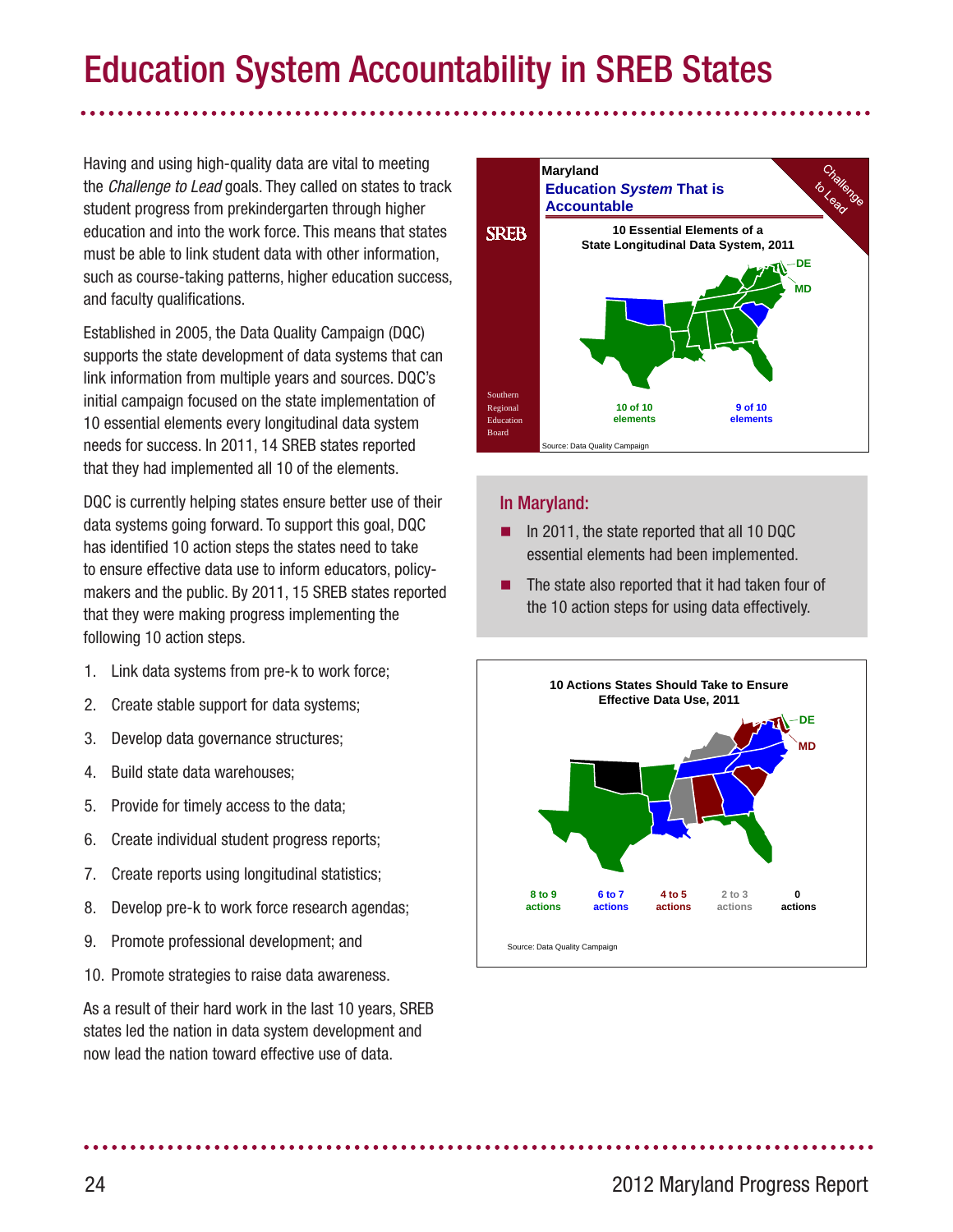### **References**

Page 2 — Public Elementary and Secondary Enrollment Changes National Center for Education Statistics, www.nces.ed.gov Western Interstate Commission for Higher Education, www.wiche.edu

Page 3 — Children in Poverty and Students from Low-Income Families National Center for Education Statistics, www.nces.ed.gov The Annie E. Casey Foundation, www.aecf.org U.S. Census Bureau, www.census.gov U.S. Department of Agriculture: National School Lunch Program, www.fns.usda.gov/cnd/lunch

Page 4 — Public Pre-K Enrollment and Kindergarten Assessments National Institute for Early Education Research, www.nieer.org The Annie E. Casey Foundation, www.aecf.org The Kentucky Department of Education, http://www.kde.state.ky.us/KDE/ The Mississippi Department of Education, http://www.mde.k12.ms.us/

Pages 5-6 — NAEP Fourth-Grade Reading Results and NAEP Fourth-Grade Math Results National Center for Education Statistics: National Assessment of Educational Progress, Early Grades Reading and Mathematics Assessments, www.nces.ed.gov/nationsreportcard

Page 7 — State Standards in Reading and Math, Compared with NAEP Fourth-Grade Results National Center for Education Statistics: National Assessment of Educational Progress, Early Grades Reading and Mathematics Assessments, www.nces.ed.gov/nationsreportcard State departments of education

Pages 8-9 — NAEP Eighth-Grade Reading Results and NAEP Eighth-Grade Math Results National Center for Education Statistics: National Assessment of Educational Progress, Middle Grades Reading and Mathematics Assessments, www.nces.ed.gov/nationsreportcard

Page 10 — State Standards in Reading and Math, Compared with NAEP Eighth-Grade Results National Center for Education Statistics: National Assessment of Educational Progress, Middle Grades Reading and Mathematics Assessments, www.nces.ed.gov/nationsreportcard State departments of education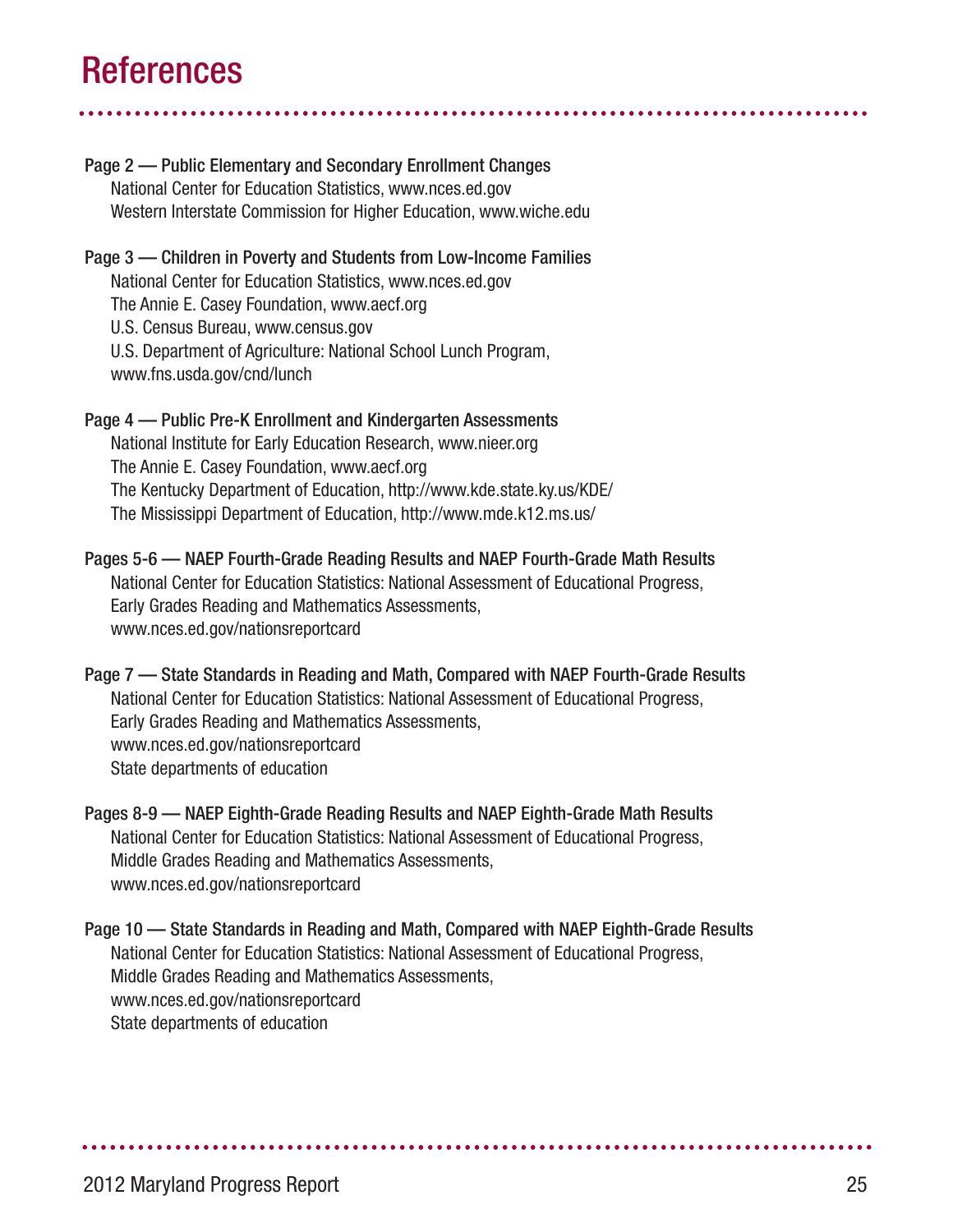### References (continued)

Page 11 — Overall and Disaggregated High School Graduation Rates National Center for Education Statistics: Common Core of Data, www.nces.ed.gov

- Page 12 High School Enrollment Bulge and Progression National Center for Education Statistics: Common Core of Data, www.nces.ed.gov
- Page 13 High School Exams and End-of-Course Testing Southern Regional Education Board: *High School to College and Careers: Aligning State Policies*, http://publications.sreb.org/2002/02E09\_High\_School\_to\_College.pdf State departments of education
- Page 14 Percent of Graduating Seniors Taking and Passing At Least One AP Exam The College Board: *The 6th Annual AP Report to the Nation 2010*, www.collegeboard.com

Page 15 — Average ACT/SAT Scores

ACT Inc.: *The High School Profile Report*, www.act.org The College Board: *2011 College-Bound Seniors: Total Group Profile Report*, http://professionals.collegeboard.com/profdownload/cbs2011\_total\_group\_report.pdf

- Page 16 *High Schools That Work* Assessment Results for Students Completing Career Pathways Southern Regional Education Board: *High Schools That Work* Assessments, http://www.sreb.org/page/1144/assessments\_\_surveys.html
- Page 17 GED Awards and Employment Status by Educational Attainment American Council on Education: *2010 GED Testing Program Statistical Report*, www.acenet.edu U.S. Census Bureau: *American Community Survey*, www.census.org/acs
- Page 18 Postsecondary Enrollment, Persistence and Graduation Rates National Center for Education Statistics, www.nces.ed.gov SREB-State Data Exchange, http://www.sreb.org/page/1075/education\_data.html

#### Page 19 — College Affordability Gap

National Center for Education Statistics, www.nces.ed.gov SREB-State Data Exchange, http://www.sreb.org/page/1075/education\_data.html The College Board: Bigfuture by The College Board, bigfuture.collegeboard.org The Project on Student Debt: *Student Debt and the Class of 2010*, www.projectstudentdebt.org U.S. Department of Education: Information for Financial Aid Professionals iLibrary, http://ifap.ed.gov/ifap/iLibrary.jsp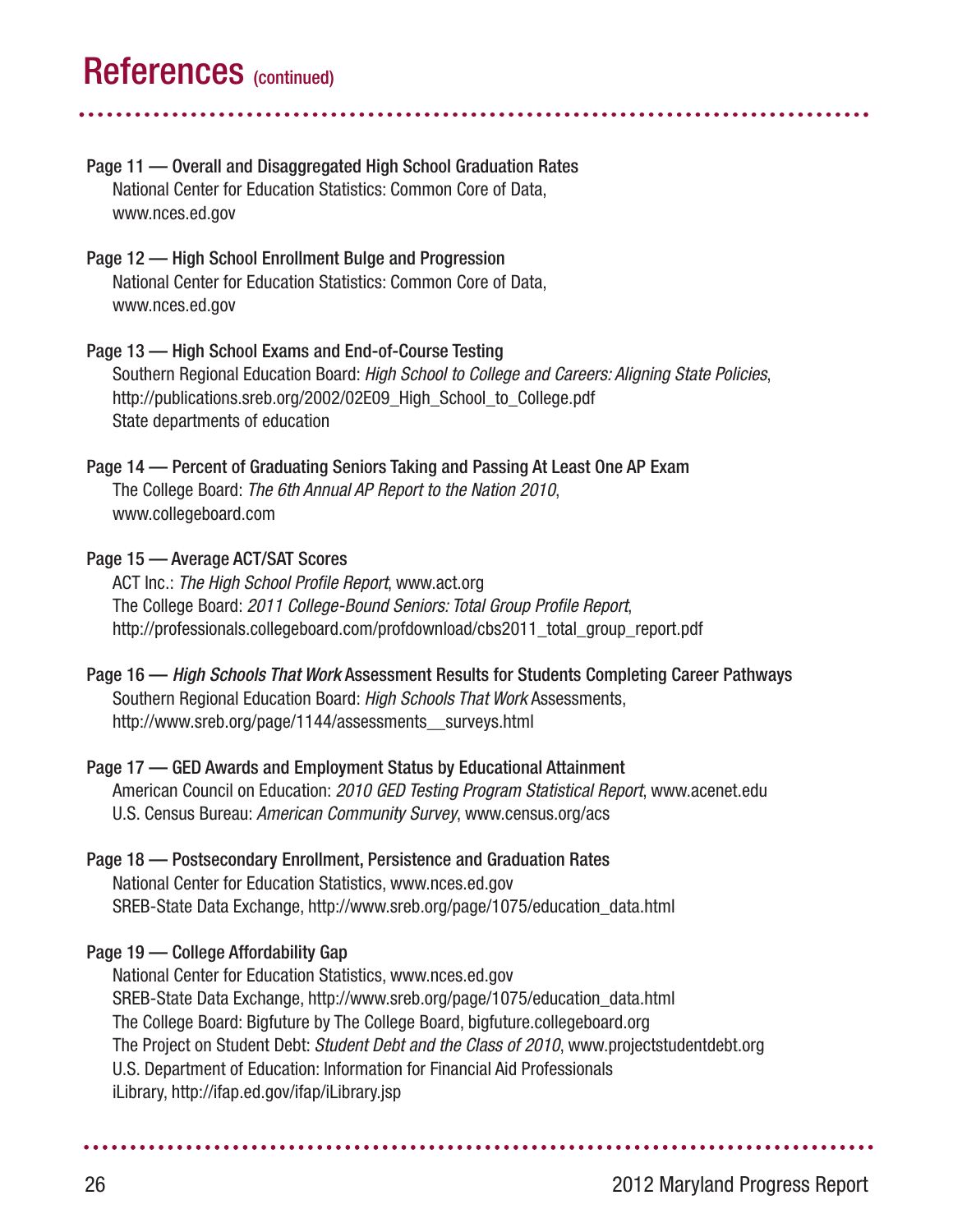### References (continued)

Page 20 — Percent of Working-Age Adults with a Bachelor's Degree or Associate's Degree NCHEMS analysis of U.S. Census Bureau American Community Survey data files, www.higheredinfo.org U.S. Census Bureau: *American Community Survey*, www.census.org/acs

- Page 21 Average Salaries for Faculty at Two- and Four-Year Institutions National Center for Education Statistics, www.nces.ed.gov SREB-State Data Exchange, http://www.sreb.org/page/1126/srebstate\_data\_exchange.html
- Page 22 Average Salaries of Beginning Teachers National Education Association, www.nea.org The Council for Community and Economic Research, http://www.c2er.org/
- Page 23 SREB School Leadership Benchmark Study Results Southern Regional Education Board: *SREB School Leadership Benchmark Study*, www.sreb.org
- Page 24 10 Essential Elements and 10 State Actions of a State Data System Data Quality Campaign, National Center for Educational Accountability: 2011 Survey, www.dataqualitycampaign.org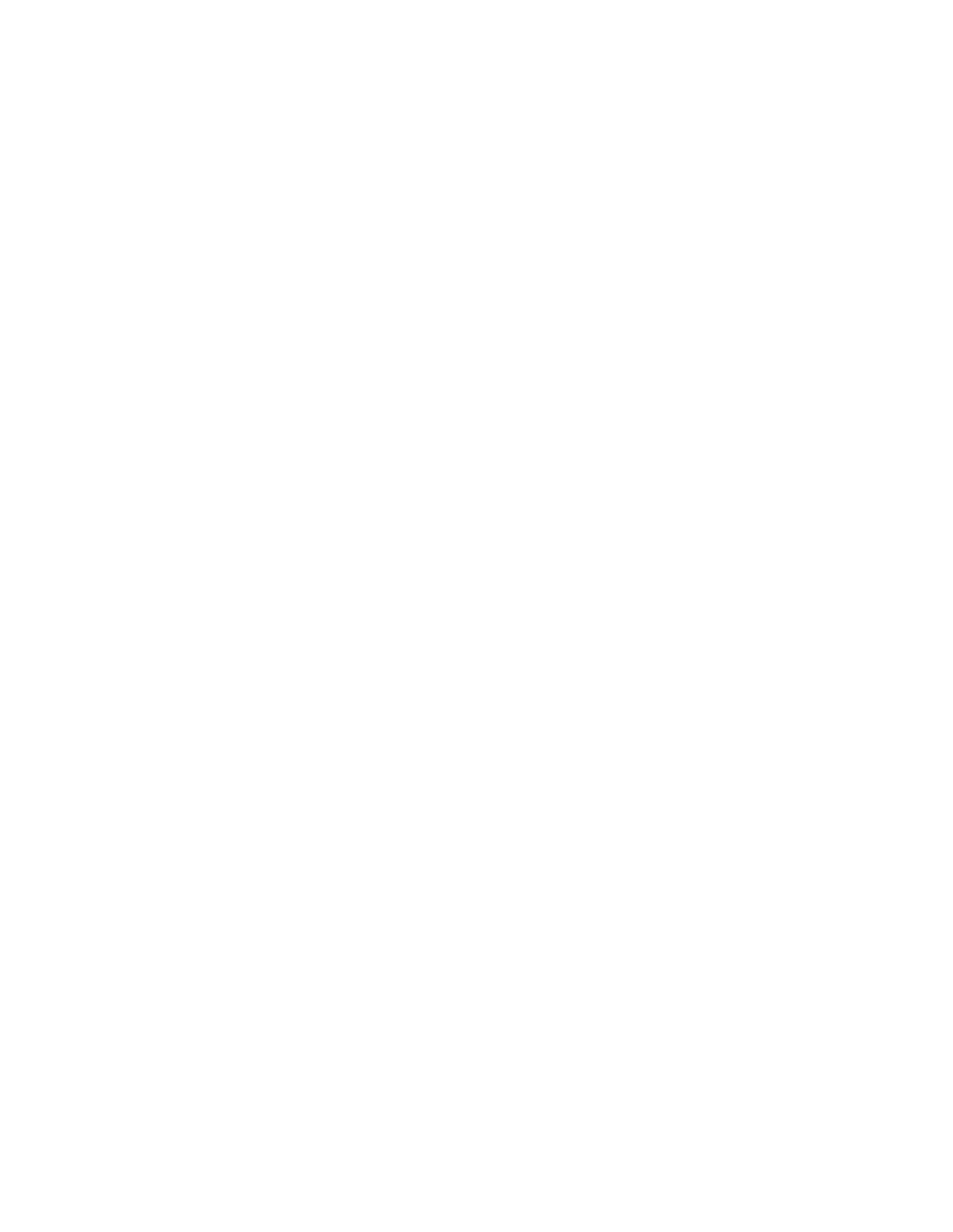### *Challenge to Lead* **Goals for Education**

The reports listed below for each goal, and other reports on the goals, are found at www.sreb.org.

- 1. All children are ready for the first grade.
- 2. Achievement in the early grades for all groups of students exceeds national averages and performance gaps are closed.
- 3. Achievement in the middle grades for all groups of students exceeds national averages and performance gaps are closed.
- 4. All young adults have a high school diploma or, if not, pass the GED tests.
- 5. All recent high school graduates have solid academic preparation and are ready for post-secondary education and a career.
- 6. Adults who are not high school graduates participate in literacy and job-skills training and further education.
- 7. The percentage of adults who earn postsecondary degrees or technical certificates exceeds national averages.
- 8. Every school has higher student performance and meets state academic standards for all students each year.
- 9. Every school has leadership that results in improved student performance and leadership begins with an effective school principal.
- 10. Every student is taught by qualified teachers.
- 11. The quality of colleges and universities is regularly assessed and funding is targeted to quality, efficiency and state needs.
- 12. The state places a high priority on an education system of schools, colleges and universities that is accountable.

These goals are built on the groundbreaking education goals SREB states adopted in 2002 and challenge the 16 SREB states to lead the nation in educational progress.